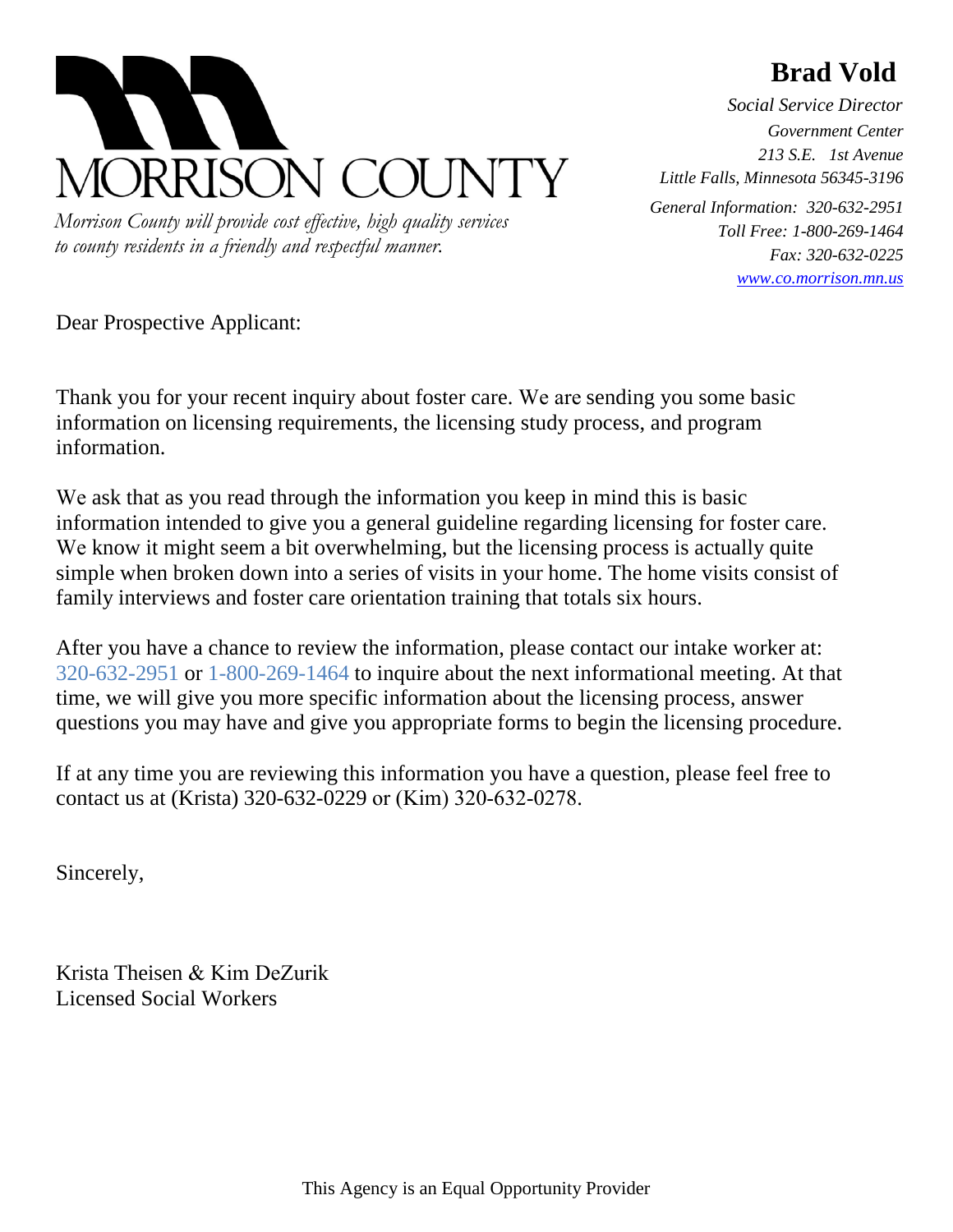## **MORRISON COUNTY SOCIAL SERVICES Licensing Study Process**

Morrison County Social Services will require that prospective applicants attend an orientation/informational meeting at which time licensing requirements will be presented. Group orientations will be offered at least every two months unless lack of demand or other unusual circumstances indicate an individual orientation should be offered. The application and other licensing forms will be given at this time.

Upon receipt of the application the agency licensing worker will contact the prospective applicant within 10 days.

Within 30 days of this contact an appointment will be scheduled to begin the home study process.

A request for a fire inspection will be submitted no later than five days after the initial home study visit. The State Fire Marshal's Office is allowed up to 60 days to complete the inspection.

For foster care licensing at least two subsequent home study visits will be made. Processing time varies depending on length of time to receive completed information on criminal record checks, references, evaluations, and fire inspections.

Upon completion and receipt of all studies, reports, and evaluations, the agency shall make a recommendation to the Department of Human Services as to the appropriateness of licensure and will submit the provider and license applications within 20 working days.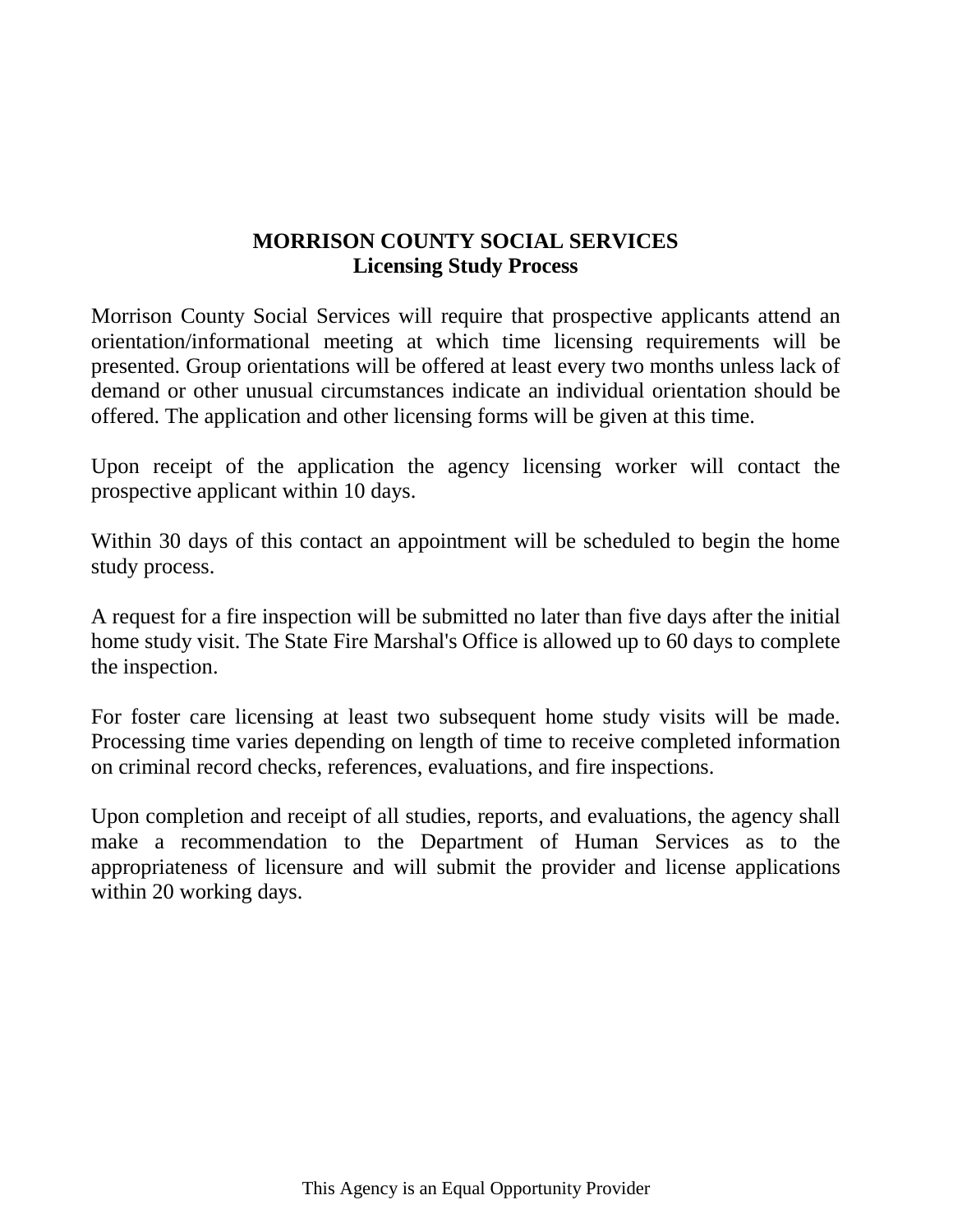# **MORRISON COUNTY SOCIAL SERVICES Summary of Licensing Requirements**

In order to be licensed for child foster care, family day care, or adult foster care, an applicant will be evaluated based on a study of the individual household members and a study of the home.

The study of the individuals may include: 1) at least three references; 2) physician's reports; 3) criminal background study; 4) social history; 5) employment history; 6) residence history. Based on this information the agency reserves the right to also require additional information to substantiate issues of chemical dependency, or termination of parental rights.

The study of the home includes, but is not limited to the following:

- 1. Fire Inspections (Optional Health and Building Inspections)
	- a. 5.7 square foot window openings.
	- b. Safe wood burning appliances.
	- c. Smoke detectors on all levels.
	- d. Fire extinguishers.
	- e. Fire rated wall between house and garage.
	- f. Solid core door with self-closing device between house and garage.
	- g. Opening device above bathroom door to allow access when locked.
	- h. Inspection of basement sleeping areas.
	- i.
- 2. Horne Safety Factors
	- a. First Aid supplies.
	- b. Storage of medications.
	- c. Storage of toxic substances.
	- d. Storage of guns, tools, and hazardous equipment.
	- e. Handrails on stairways.
	- f. Miscellaneous environmental safety issues.
- 3. Sanitation and Health Factors
	- a. Well water testing (annually).
	- b. House Pets -updated shots.
	- c. General household cleanliness.

All applicants will receive a complete copy of the licensing rule at the time of orientation or initial inquiry and must agree to abide by licensing standards.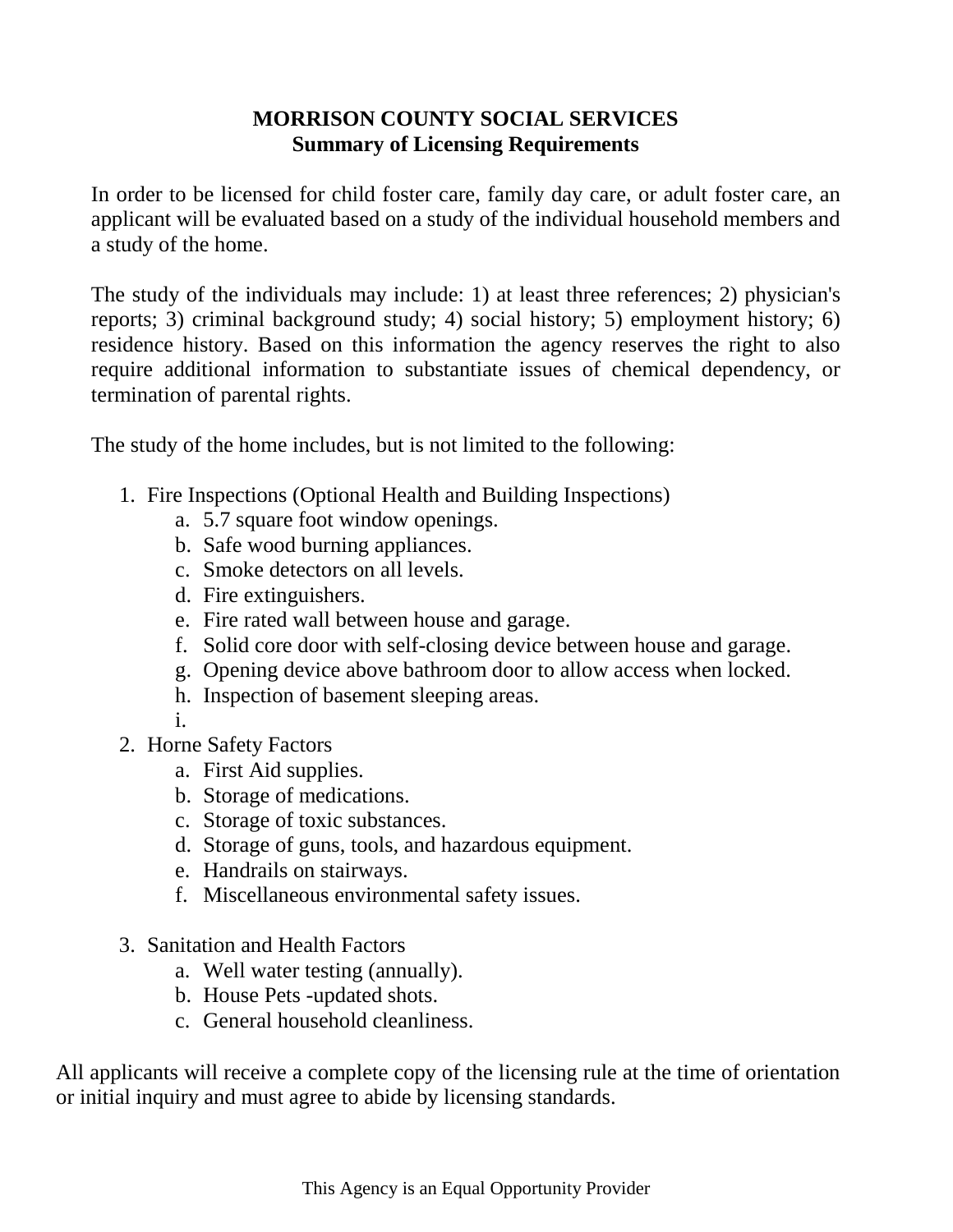# **MORRISON COUNTY SOCIAL SERVICES Program Information**

# **I. Types of Individual Placed in Foster Care**

A. Child Foster Care (Birth to 18 Years)

- 1. Physically and sexually abused
- 2. Neglected and abandoned
- 3. Physical or mental illness of a parent.
- 4. Death of parents.
- 5. A child with emotional problems.

## B. Adult Foster Care

- 1. Developmentally Disabled
- 2. Elderly
- 3. Mentally Ill
- 4. Physically Disabled
- 5. Recovering Chemically Dependent
- 6. Multiple Impairments

## **II. Responsibilities of the Provider and the Agency**

- A. Provider
	- 1. Food
	- 2. Lodging
	- 3. Protection
	- 4. Supervision
	- 5. Household Services
	- 6. Assistance with Family Visits
	- 7. Maintain active communication with the agency
	- 8. Follow case plan/goals set by the agency work as part of team
	- 9. Participate in educational opportunities
	- 10. Assure that information about the client and the client's family is kept confidential
- B. Agency
	- 1. Explain agency policies
	- 2. Explain roles of team members
	- 3. Give enough information for providers to make and informed decision regarding placement
	- 4. Go over agency placement plan and goals for the placement
	- 5. Establish a guideline for family visitation
	- 6. Incorporate a full range of community resources
	- 7. Maintain active communication with the provider

This Agency is an Equal Opportunity Provider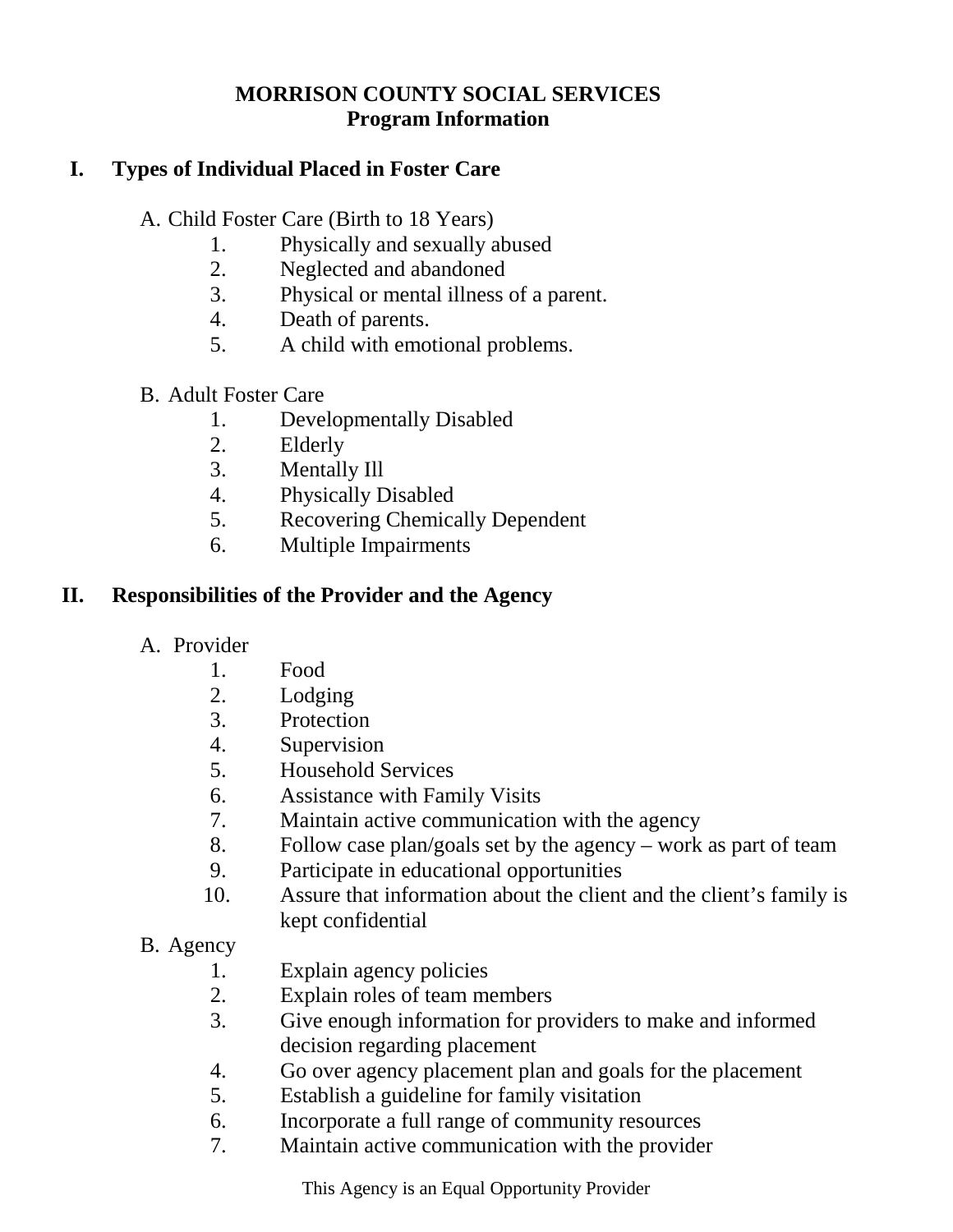- 8. Provide ongoing educational opportunities
- 9. Provide for annual evaluation of the foster home
- 10. Support the providers and assist with problems as they arise
- **III. Foster care is governed by the state rules for licensure, the local agency sets additional policies that apply within that county exclusively (A list of some of those policies follows.)**

Complete information on each policy will be given at the time of initial licensure.

- A. Child Foster Care
	- 1. Motorized Vehicle Policy
	- 2. Firearm Usage
	- 3. Grievance Procedure
	- 4. Respite Care Policy
	- 5. Drugs Alcohol and Smoking
	- 6. Emergency Medical Care
- B. Adult Foster Care
	- a. Nondiscriminatory Policy
	- b. Respite Care Policy
	- c. Grievance Procedure
	- d. Procedure for Handling Cash Resource
	- e. Medication Assistance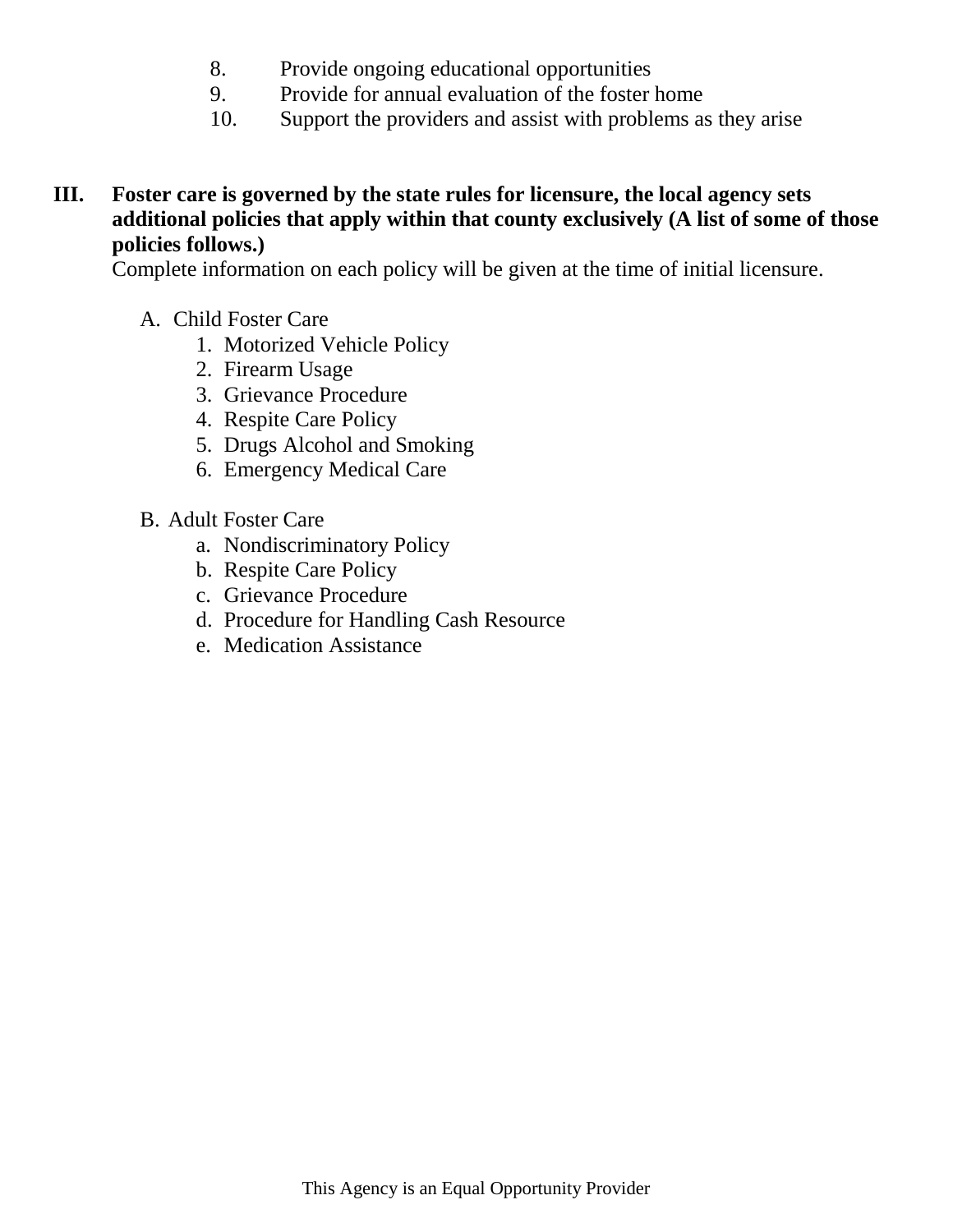# **FAMILY FOSTER CARE**

# **AND**

# **TREATMENT FOSTER CARE**

# **MINNESOTA RULES, PARTS 2960.3000 -2960.3340**

# PREPARED BY MINNESOTA DEPARTMENT OF HUMAN SERVICES

# DIVISION OF LICENSING

## PART OF MN RULES, CHAPTER 2960

# GOVERNING ALL CHILDREN IN OUT OF HOME CARE

EFFECTIVE JANUARY I, 2004

PROVIDERS MUST HAVE A MEANS OF CONTACTING THE AGENCY 24 HOURS/DAY. TO SPEAK WITH A SOCIAL WORKER CONTACT: SHERIFF'S OFFICE AT 320-632-9233 ASK FOR THE ON-CALL SOCIAL SUPERVISOR

This Agency is an Equal Opportunity Provider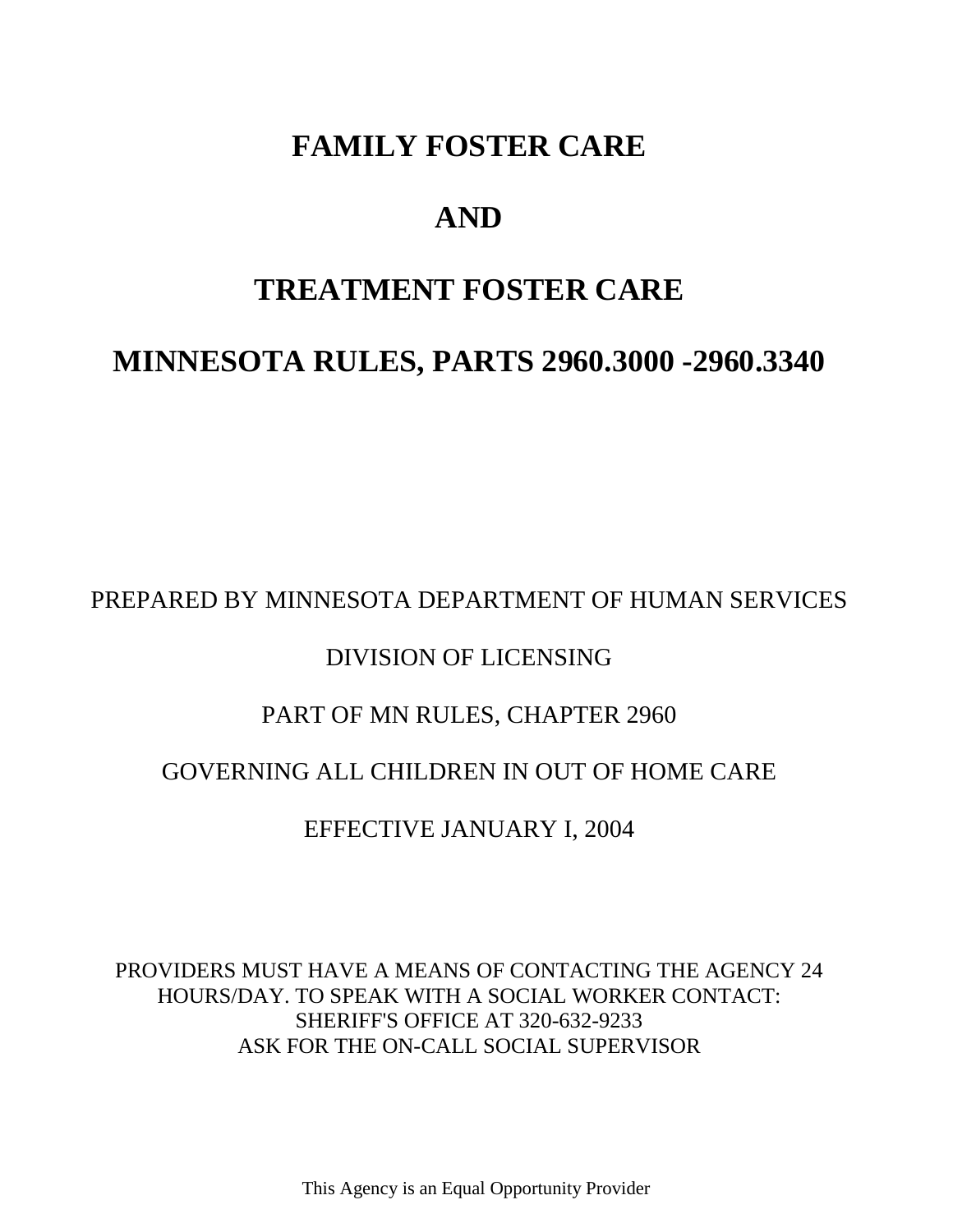### **REQUIREMENTS: FOSTER FAMILY AND RESIDENCE SETTINGS, AND TREATMENT FOSTER CARE**

#### **2960.3000 FOSTER FAMILY SETTINGS.**

Subpart 1. **Purpose and applicability.** Parts 2960.3000 to 2960.3100 establish the minimum standards that a foster family setting must meet to qualify for licensure. Parts 2960.3200 to 2960.3230 contain requirements for foster residence settings. Additional licensing requirements for foster family settings that offer treatment foster care are in parts 2960.3300 to 2960.3340.

Subp. 2. **Outcomes.** One of the goals of foster care must be that the foster child will experience a safe and healthy family life. The license holder must also promote the child's development as a physically and mentally healthy person. To accomplish these outcomes, the license holder must:

A. actively participate with the agency placing the child, to implement the case plan and meet the needs of the child; and

B. as much as possible, considering the child's age, the child's needs, and the case plan, include the child in the daily life of the family, including eating meals with the family and participating in recreational activities.

Subp. 3. **Community interests.** The license holder must rely on the advice and counsel of the advisory board or board of directors of the licensing agency regarding community interests and the needs of the community served by the foster home. A license holder, who is supervised by a county, may rely on the advice and counsel of the supervising county and its employees regarding community interests and the needs of the clients and community. The requirements of this subpart do not apply to foster homes licensed by the Department of Corrections.

Subp. 4. **Statement of intended use.** The license holder must work with the licensing agency to develop a statement of intended use. The statement of intended use must specify:

A. the number of children the foster home is licensed for, the age range of children to be placed in the home, and any limitations affecting the placement of children in the home;

B. whether or not the home will serve as an emergency shelter home, a treatment foster care home, or a home for medically fragile children; and

C. circumstances when the ratio of one adult to five children does not need to be maintained.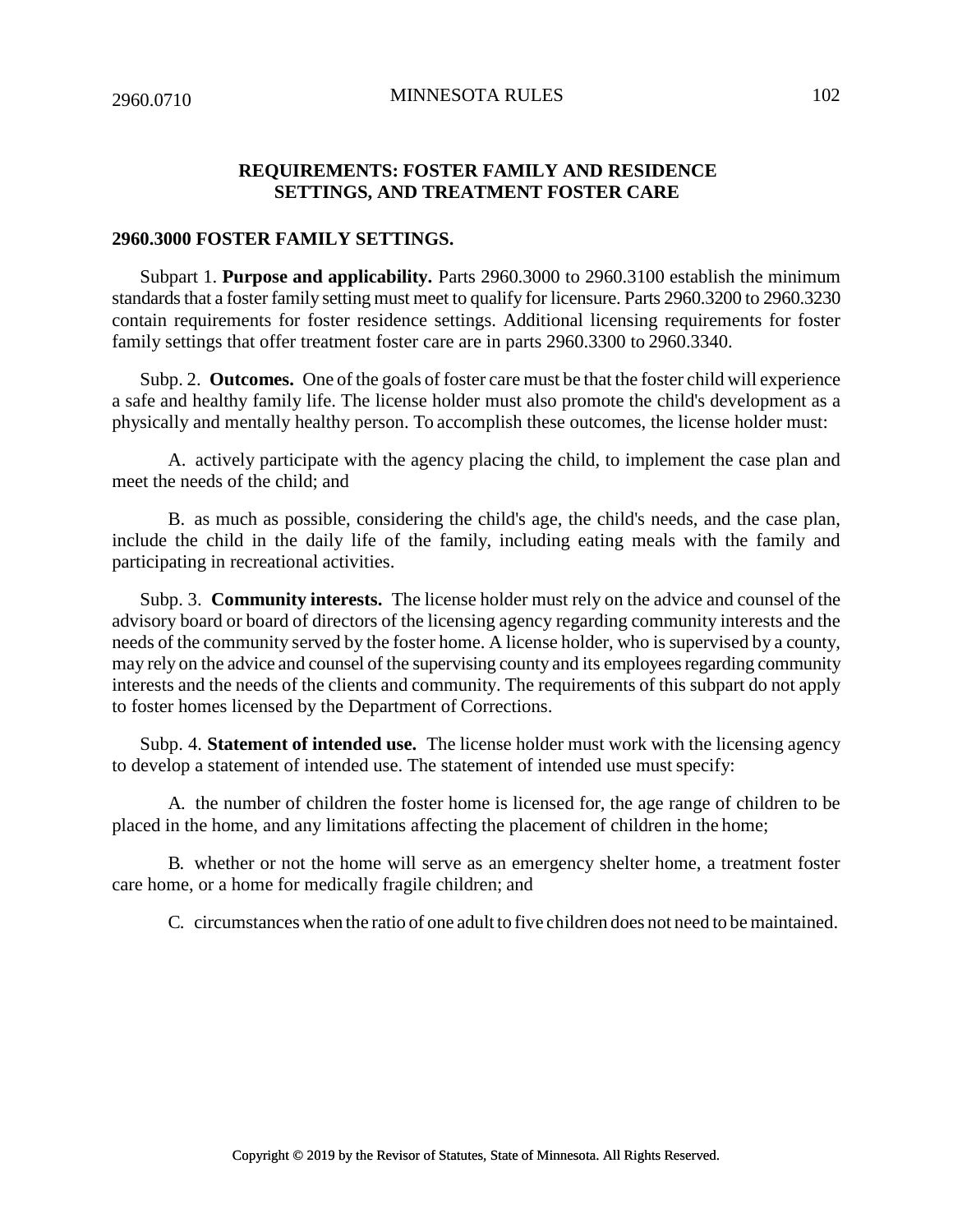The statement of intended use must be approved by the licensing agency, but may be modified at any time by agreement between the licensing agency and the license holder to reflect changes that affect the placement of children in the home.

Subp. 5. **Program outcomes.** The license holder must cooperate with the licensing agency's attempt to determine the outcomes of a child's foster care placement. The outcome information must be shared with the license holder and incorporated into the evaluation process outlined in part 2960.3100, subpart 1, item G.

**Statutory Authority:** *L 1995 c 226 art 3 s 60; MS s 241.021; 245A.03; 245A.09* **Published Electronically:** *August 5, 2008*

#### **2960.3010 DEFINITIONS.**

Subpart 1. **Scope.** The terms used in parts 2960.3000 to 2960.3340 have the meanings given them in this part.

Subp. 2. **Applicant.** "Applicant" has the meaning given in Minnesota Statutes, section 245A.02, subdivision 3, and a person who has completed and signed an application form. Applicant includes a current license holder who is seeking relicensure or recertification.

Subp. 3. **Assessment.** "Assessment" means the process used by a qualified person to identify and evaluate the child's strengths, weaknesses, problems, and needs.

Subp. 4. **Aversive procedure.** "Aversive procedure" hasthe meaning given in part 9525.2710, subpart 4.

Subp. 5. **Basic services.** "Basic services" means services provided at the foster home to the foster child that meets the foster child's basic need for food, shelter, clothing, medical and dental care, personal cleanliness, privacy, spiritual and religious practice, safety, and adult supervision.

Subp. 6. **Caregiver.** "Caregiver" means a person who provides services to a child according to the child's case plan in a setting licensed or certified under parts 2960.0010 to 2960.3340.

Subp. 7. **Case manager.** "Case manager" means the supervising agency responsible for developing, implementing, and monitoring the case plan.

Subp. 8. **Case plan.** "Case plan" means a plan of care for a foster child that is developed by the supervising agency with the child's parents and license holder and monitored by the placing agency.

Subp. 9. **Chemical.** "Chemical" means alcohol, solvents, and other mood altering substances, including controlled substances as defined in Minnesota Statutes, section 152.01, subdivision 4.

Subp. 10. [Repealed, 32 SR 2268]

Subp. 11. **Commissioner.** "Commissioner" means the commissioner of the Department of Human Services or the commissioner of the Department of Corrections.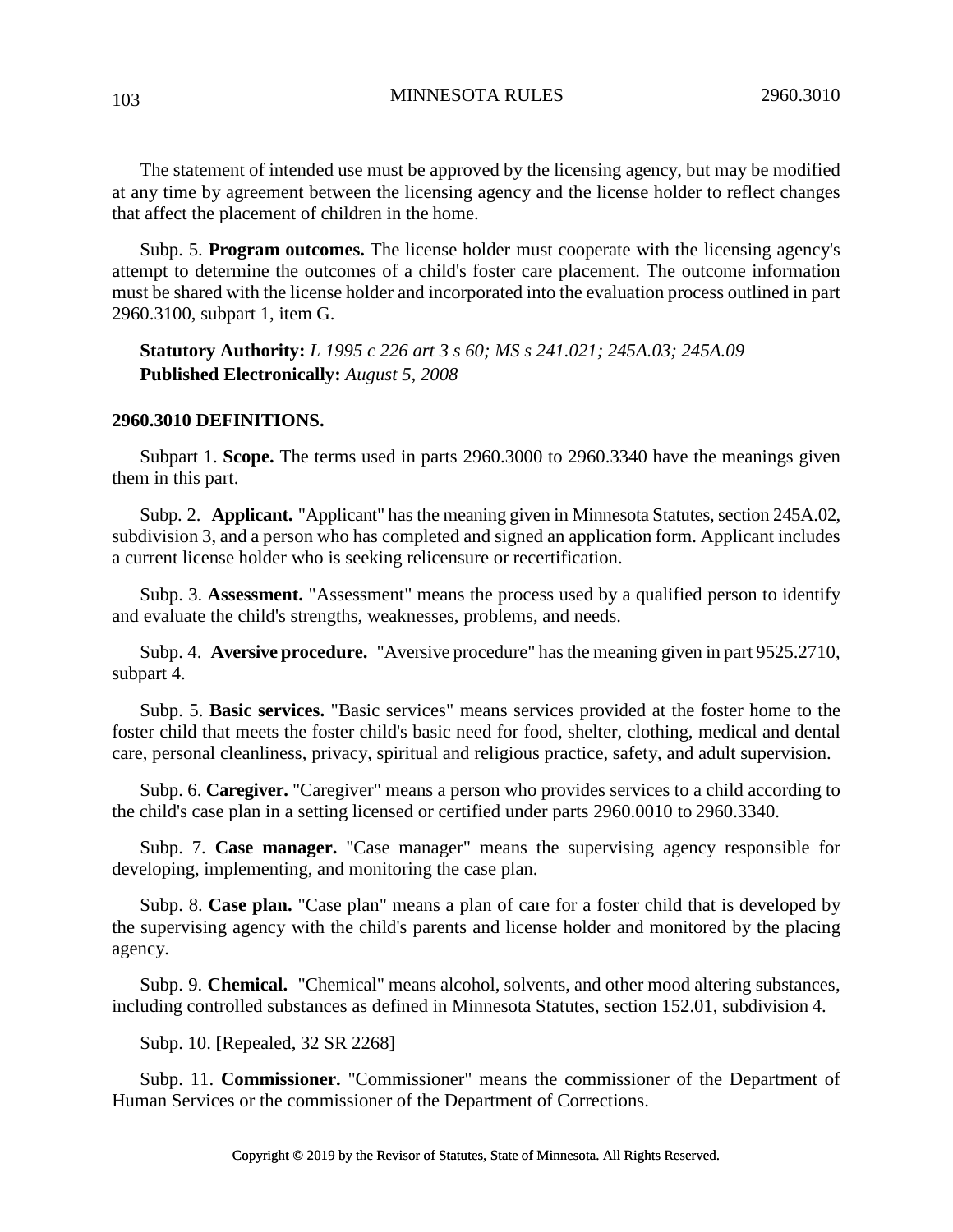2960.3010 MINNESOTA RULES 104

Subp. 12. **Cultural competence or culturally competent.** "Cultural competence" or "culturally competent" means a set of congruent behaviors, attitudes, and policies that come together in a system, agency, or among professionals to work effectively in cross-cultural situations.

Subp. 13. **Deprivation procedure.** "Deprivation procedure" has the meaning given in part 9525.2710, subpart 12.

Subp. 14. **Direct contact.** "Direct contact" means providing face-to-face care, training, supervision, counseling, consultation, or medication assistance to a child.

Subp. 15. **Disability.** "Disability" has the meaning given in Minnesota Statutes, section 363A.03, subdivision 12.

Subp. 16. **Discipline.** "Discipline" meansthe use of reasonable, age-appropriate consequences designed to modify and correct behavior according to a rule or system of rules governing conduct.

Subp. 17. **Education.** "Education" means the regular and special education and related services to which school-age children are entitled as required by applicable law and rule.

Subp. 18. **Emotional disturbance.** "Emotional disturbance" has the meaning given in Minnesota Statutes, section 245.4871, subdivision 15.

Subp. 19. **Family.** "Family" means personsrelated to the child by blood, marriage, or adoption, or an individual who is an important friend with whom the child has resided or had significant contact.

Subp. 20. **Foster care.** "Foster care" has the meaning given in part 9560.0521, subpart 9.

Subp. 21. **Foster child.** "Foster child"means a person under 18 years of age, a person in special education, or a juvenile under the jurisdiction of a juvenile court who is under 22 years of age and is placed in a foster home.

Subp. 22. **Foster family or household members.** "Foster family or household members" means persons related by blood, marriage, or adoption and unrelated persons who are presently residing together.

Subp. 23. **Foster family setting.** "Foster family setting" means the foster home in which the license holder resides.

Subp. 24. **Foster home.** "Foster home" means the dwelling unit used by the license holder to provide foster care to the foster child.

Subp. 25. **Foster parent.** "Foster parent" means an individual licensed under Minnesota Statutes to provide foster care.

Subp. 26. **Foster residence setting.** "Foster residence setting" means a foster home in which the license holder does not reside.

Subp. 27. **License.** "License" means written authorization issued by the commissioner of human services or corrections allowing the license holder to provide foster care service at a foster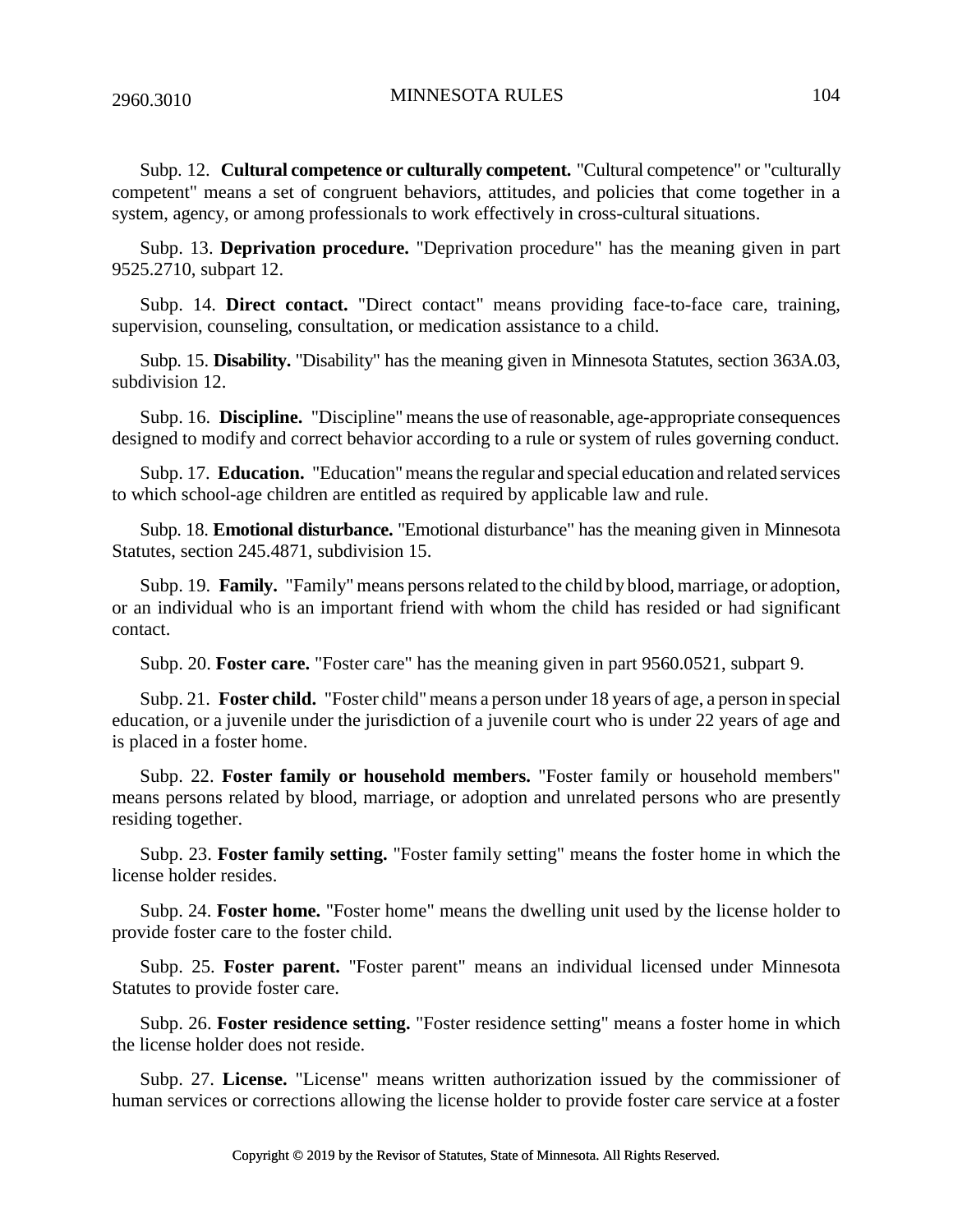home for a specified time and in accordance with the terms of the license and the rules of the commissioner of human services or corrections.

Subp. 28. **License holder.** "License holder" means an individual, corporation, partnership, voluntary association, or other organization or entity that is legally responsible for the operation of the foster home that has been granted a license by the commissioner of human services under Minnesota Rules and Minnesota Statutes, chapter 245A, or the commissioner of corrections under Minnesota Statutes, section 241.021, subdivision 2. The duties of the license holder may be discharged by a person designated by the license holder to act on behalf of the license holder.

Subp. 29. **Licensed professional.** "Licensed professional"means a person qualified to complete a diagnostic evaluation, including a physician licensed under Minnesota Statutes, chapter 147, or a qualified mental health professional licensed under Minnesota Statutes, section 148B.18, subdivision 10, or a person defined as a "mental health professional" in Minnesota Statutes, section 245.4871, subdivision 27.

Subp. 30. **Licensing agency.** "Licensing agency" means a county, individual, corporation, partnership, voluntary association, the Department of Corrections, or other organization or entity that recommends licensure of an applicant for a license or license renewal to the state according to parts 9543.0010 to 9543.0150.

Subp. 31. **Medication assistance.** "Medication assistance" means helping children take medication and monitoring the effects of medication but does not include administering injections. For purposes of this subpart, "medication" means a prescribed substance that is used to prevent or treat a condition or disease, to heal, or to relieve pain.

Subp. 32. **Person assisted by medical technology.** "Person assisted by medical technology" means a person who has a chronic or acute health condition which requires the routine use of a medical device to assist or maintain a life-sustaining body function and requires ongoing care or monitoring by trained personnel on at least a daily basis.

Subp. 33. **Placing agency.** "Placing agency" means a private agency licensed according to parts 9545.0755 to 9545.0845 or a county agency that places a child according to parts 9560.0500 to 9560.0670.

Subp. 34. **Psychotropic medication.** "Psychotropic medication" means a medication prescribed to treat mental illness and associated behaviors or to control or alter behavior. The major classes of psychotropic medication are antipsychotic or neuroleptic, antidepressant, antianxiety, antimania, stimulant, and sedative or hypnotic. Other miscellaneous classes of medication are considered to be psychotropic medication when they are specifically prescribed to treat a mental illness or to alter behavior based on a foster child's diagnosis.

Subp. 35. **Residential program.** "Residential program" means a program that provides 24 hour-a-day care, supervision, food, lodging, rehabilitation, training, education, habilitation, or treatment for a child outside of the child's home pursuant to Minnesota Statutes, chapter 245A.

Subp. 36. **Respite care.** "Respite care" means temporary care of foster children in a licensed foster home other than the foster home the child was placed in.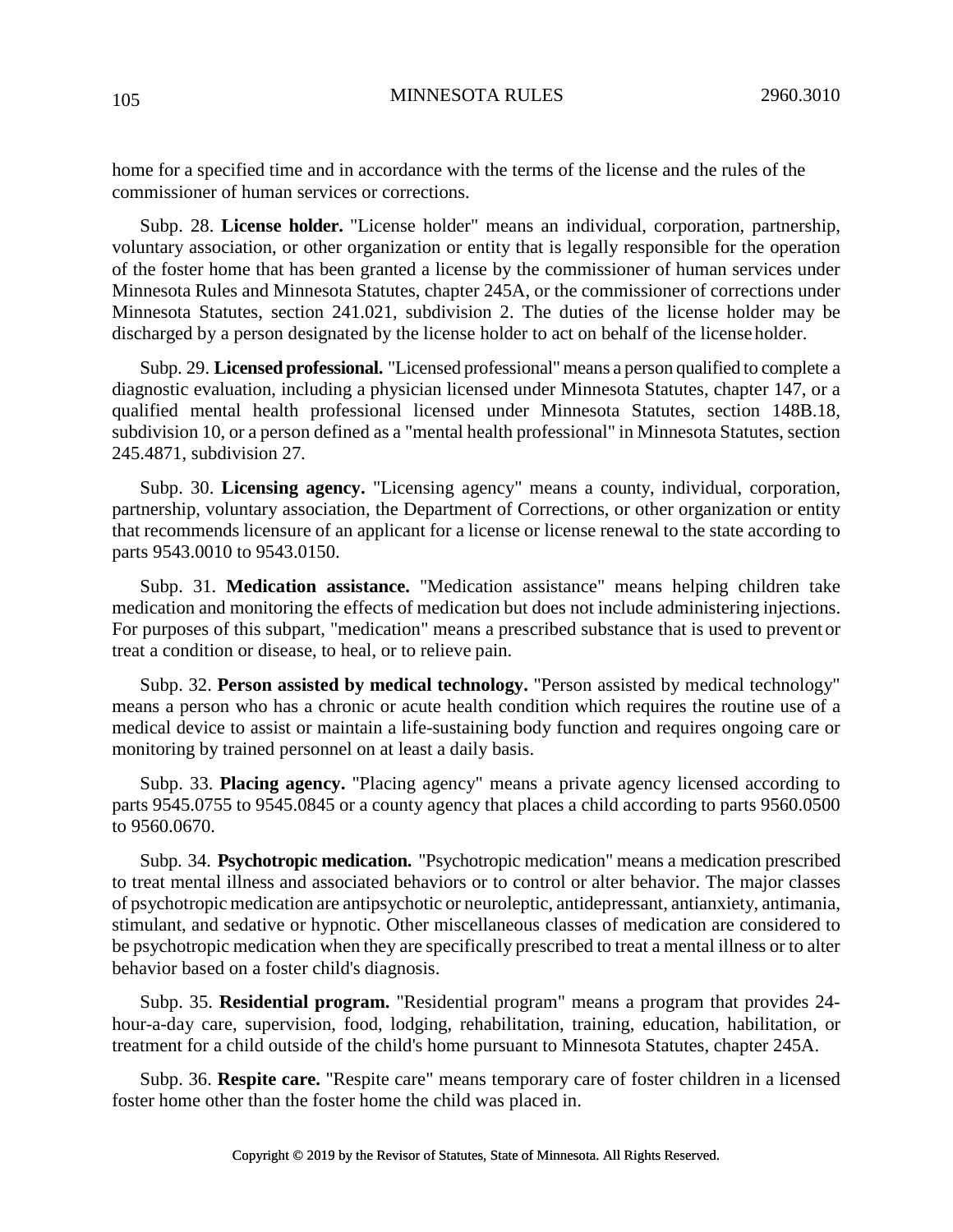2960.3010 MINNESOTA RULES 106

Subp. 37. **Screening.** "Screening" means an examination of a child by means of a test, interview, or observation to determine if the child is likely to have a condition that requires assessment or treatment.

Subp. 38. **Seclusion.** "Seclusion" means confining a person in a locked room.

Subp. 39. **Shelter care or emergency shelter care.** "Shelter care" or "emergency shelter care" means a residential program offering short-term, time-limited placements of 90 days or less to children who are in a behavioral or situational crisis, need out-of-home placement in a protective environment, and have an immediate need for services.

Subp. 40. **Staff.** "Staff" means a person who works for a foster residence setting license holder and is employed to work as an hourly employee, shift-staff employee, or houseparent.

Subp. 41. **Substitute care.** "Substitute care" means temporary care of foster children inside the foster home by someone other than the foster parent for overnight or longer.

Subp. 42. **Time-out.** "Time-out" means a treatment intervention in which a caregiver trained in time-out procedures removes a child from an ongoing activity to an unlocked room or area commonly used as a living space that is safe and where the child remains until the precipitating behavior abates or stops.

Subp. 43. **Treatment foster care.** "Treatment foster care" means a culturally relevant, community-based and family-based method by which planned, integrated treatment services are provided to foster children and their parents by foster parents who are qualified to deliver treatment services. Treatment service may be provided to children with severe emotional disturbance, developmental disabilities, serious medical conditions, or serious behavioral problems, including, but not limited to, criminal sexual conduct, assaultiveness, or substance abuse.

Subp. 44. **Treatment plan.** "Treatment plan" means a written plan of intervention, treatment, and services for a child in a foster setting that is developed by a license holder or placing agency on the basis of a child's screening, assessment, and case plan. The treatment plan, which is developed with the child and the child's parents, identifies goals and objectives of treatment, treatment strategy, a schedule for accomplishing treatment goals and objectives, and the entities responsible for providing treatment services to the child.

Subp. 45. **Variance.** "Variance" means written permission from the commissioner of human services or corrections for a license holder to depart from a rule standard for a specific period of time pursuant to Minnesota Statutes, section 245A.04, subdivision 9.

**Statutory Authority:** *L 1995 c 226 art 3 s 60; MS s 241.021; 245A.03; 245A.09; 254A.03; 254B.03; 254B.04*

**History:** *28 SR 211; 32 SR 2268*

**Published Electronically:** *August 5, 2008*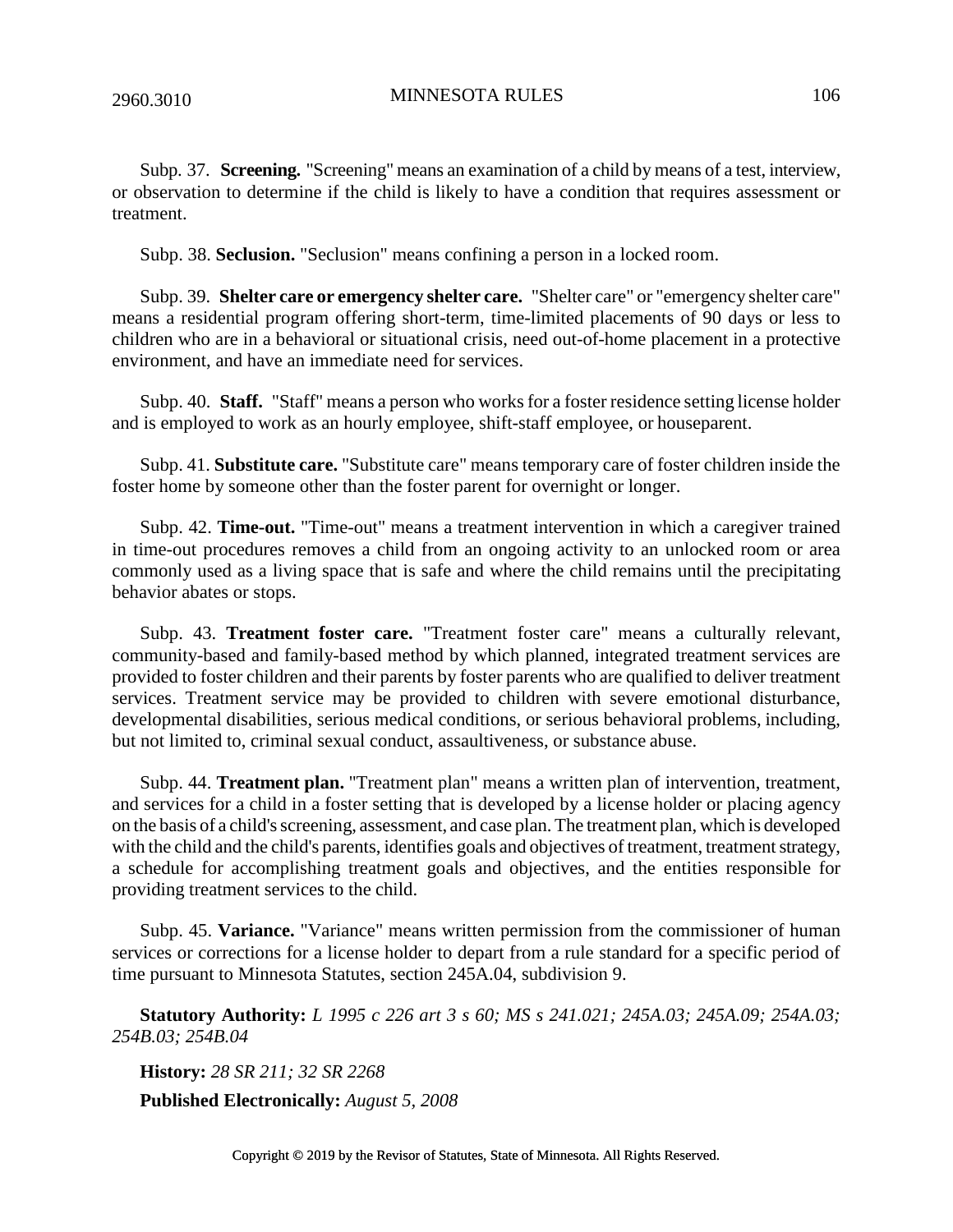#### **2960.3020 LICENSING PROCESS.**

Subpart 1. **License required.** An individual, corporation, partnership, voluntary association, other organization, or controlling individual must not provide foster care without a license from the commissioner of human services or corrections unless an exclusion specified in this chapter or Minnesota Statutes, section 245A.03, subdivision 2, applies.

Subp. 2. **Application.** Application for a license must be made to the county agency in the county where the applicant resides or to a Minnesota-licensed child placing agency on a form approved by the commissioner of human services. Group foster homes licensed by the Department of Corrections under chapter 2925 and Minnesota Statutes, section 241.021, subdivision 2, as of the adoption of this chapter, may apply to the Department of Corrections for a foster care license according to subpart 12. An application for licensure is complete when the applicant signs the license application and submits all of the information required in this subpart.

Subp. 3. **License does not guarantee placement.** Licensure under parts 2960.3000 to 2960.3340 is not an entitlement, a right, or a guarantee that children will be placed in the foster home. The agency responsible for the child retains the right to choose which licensed foster home is best suited for an individual child in need of foster care placement.

Subp. 4. **License not transferable.** A license under parts 2960.3000 to 2960.3340 is not transferable to another person, entity, or site.

Subp. 5. **Commissioner's right of access.** The commissioner of human services' right of access must be according to Minnesota Statutes, section 245A.04, subdivision 5. The commissioner of corrections must have access to a Department of Corrections licensed foster home accordingto Minnesota Statutes, section 241.021.

Subp. 6. **Limited licensure.** A license holder may be licensed through only one Minnesotalicensed child placing agency or county social services agency at a time. A license holder must not be licensed at the same time by both the Department of Human Services and the Department of Corrections. A license holder must not simultaneously hold a relative foster care emergency license issued according to Minnesota Statutes, section 245A.035, and a separate foster family setting license issued under this chapter.

Subp. 7. **Notice of changes in household conditions.** The license holder must immediately notify the licensing agency of foster home and foster family or household member changes that affect the terms of the license or the ability of the license holder to provide care to children.

Subp. 8. **Roomers and boarders.** A license holder must not have adult roomers or boarders in the foster home without the licensing agency's approval. Roomers or boarders are subject to an applicant background study according to part 2960.3060, subpart 2.

Subp. 9. **Variance standards.** A license applicant or license holder may request, in writing, a variance from rule requirements that do not affect the health, safety, or rights of the child or others. The commissioner of human services or corrections may grant variances according to Minnesota Statutes, section 245A.04, subdivision 9. A variance request must include: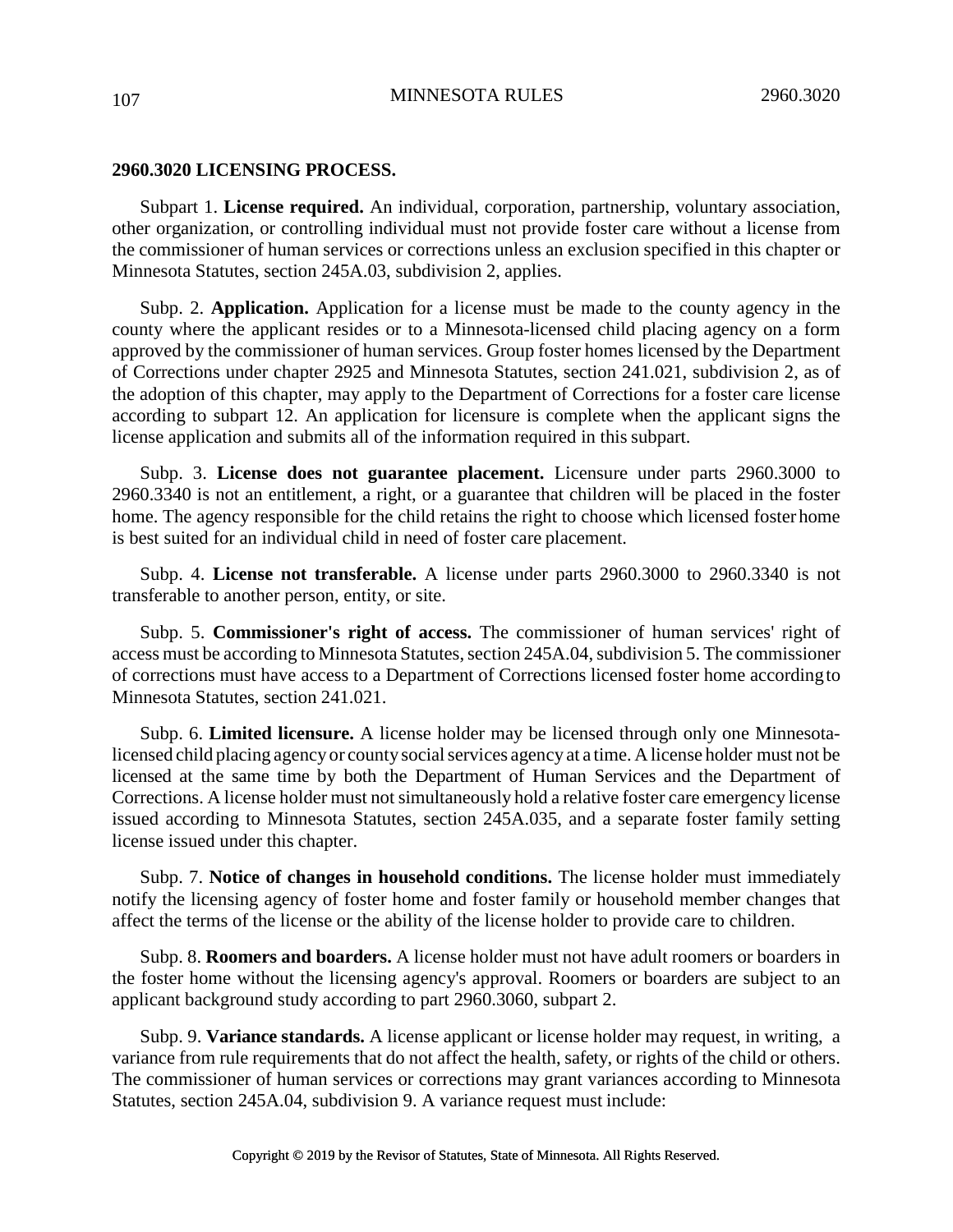2960.3020 MINNESOTA RULES 108

A. the part or parts of the rule for which a variance is sought;

B. the reason why a variance from the specified provision is sought;

C. the period of time for which a variance is requested;

D. written approval from the fire marshal, building inspector, or health authority when the variance request is for a variance from a fire, building, or health code; and

E. alternative equivalent measures the foster care applicant or license holder will take to ensure the health and safety of children if the variance is granted.

The decision of the commissioner of human services or corrections to grant or deny a variance request is final and not subject to appeal under Minnesota Statutes, chapter 14.

Subp. 10. **Other licenses.** A license holder cannot concurrently hold a license for family child care or adult family foster care without a variance from the licensing agency.

Subp. 11. **Denial of license.** The commissioner of human services or corrections shall deny a license if the applicant fails to fully comply with laws or rules governing the program or fails to cooperate with a placing or licensing agency. Failure to fully comply shall be indicated by:

A. documentation of specific foster home deficiencies that may endanger the health or safety of children;

B. failure to be approved by fire, building, zoning, or health officials;

C. documentation of a disqualification of the applicant for licensure or relicensure, or the controlling individual regarding a background study which has not been set aside; or

D. any other evidence that the applicant is not in compliance with applicable laws or rules governing the program.

Subp. 12. **Department of Corrections licensed foster homes.** Foster homes licensed by the Department of Corrections under chapter 2925 and Minnesota Statutes, section 241.021, subdivision 2, at the time of the adoption of this chapter, may continue to be licensed as foster homes by the Department of Corrections, acting as the licensing agency. Foster homes that are licensed by the Department of Corrections must meet the standards in parts 2960.3000 to 2960.3340. The Department of Corrections will use the standards in this part to issue or deny a foster care license.

**Statutory Authority:** *L 1995 c 226 art 3 s 60; MS s 241.021; 245A.03; 245A.09* **History:** *28 SR 211* **Published Electronically:** *March 30, 2015*

#### **2960.3030 CAPACITY LIMITS.**

Subpart 1. **Maximum foster children allowed.** A foster home must have no more than six foster children. The maximum number of children allowed in a home is eight, including a foster parent's own children. The license holder must maintain a ratio of one adult for each five children.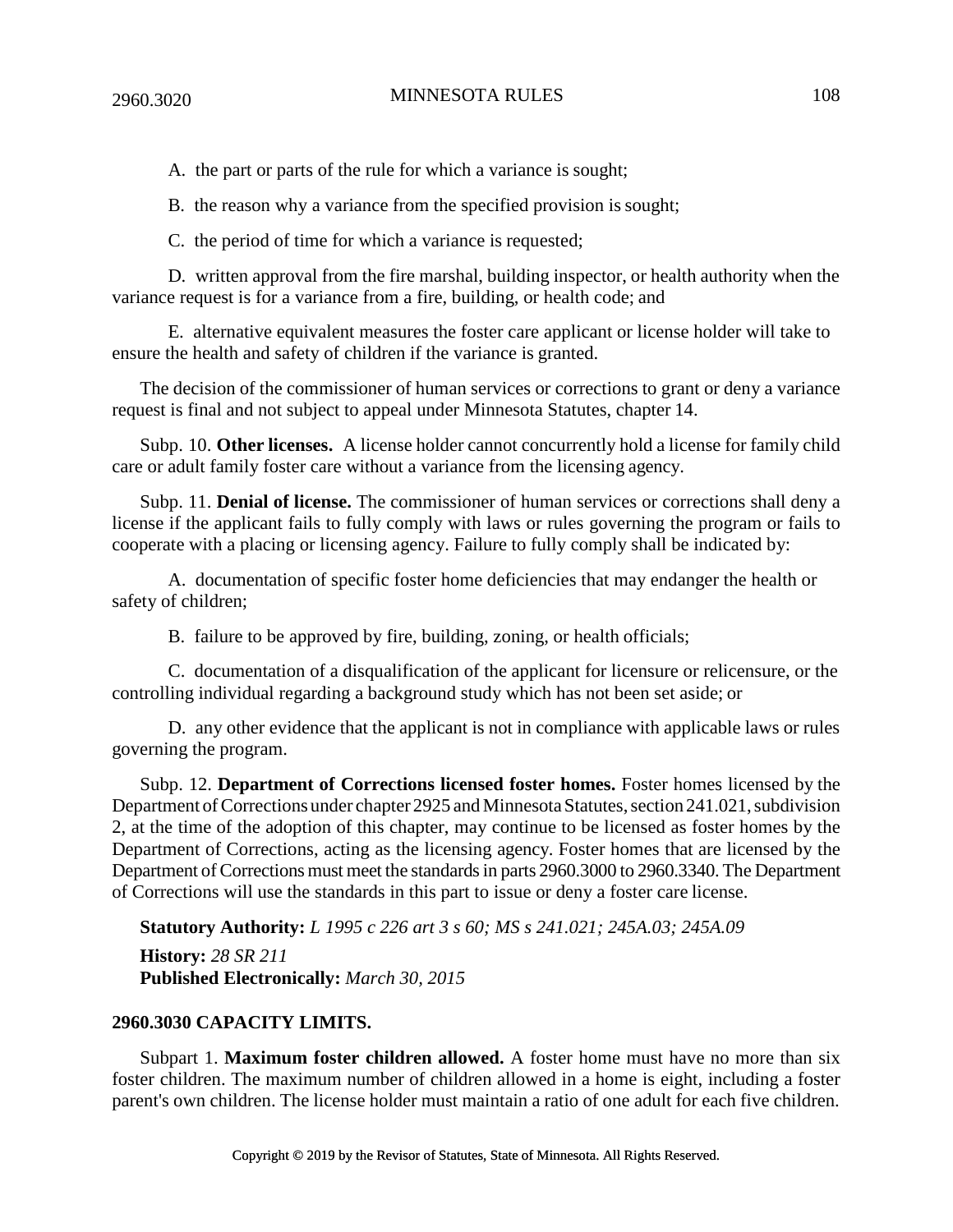Subp. 2. **Capacity limits.** The capacity limits in items A to C apply to foster homes.

A. A foster home must have no more than three children who are under two years of age or who are nonambulatory, unless the license holder maintains a ratio of at least one adult present when children are present for every three children under two years of age or children who are nonambulatory.

B. A foster home must have no more than four foster children at one time if any of the children have severe or profound developmental disabilities, have severe emotional disturbance, or is a person assisted by medical technology.

C. The number of foster children a foster home may accept must be limited based on the factors in subitems  $(1)$  to  $(5)$ :

(1) the license holder's ability to supervise, considering the adult-to-child ratio in the home;

(2) the license holder's training, experience, and skills related to child care;

(3) the structural characteristics of the home;

(4) the license holder's ability to assist children in the home during emergencies; and

problems. (5) the characteristics of the foster children, including age, disability, and emotional

Subp. 3. [Repealed, L 2019 1Sp9 art 2 s 134]

**Statutory Authority:** *L 1995 c 226 art 3 s 60; MS s 241.021; 245A.03; 245A.09* **History:** *28 SR 211; L 2005 c 56 s 2; L 2019 1Sp9 art 2 s 134* **Published Electronically:** *October 30, 2019*

## **2960.3040 FOSTER HOME PHYSICAL ENVIRONMENT.**

Subpart 1. **Fire, health, building, and zoning codes.** The foster home must comply with applicable fire, health, building, and zoning codes.

Subp. 2. **Sleeping space.** A foster child must be provided with a separate bed suitably sized for the child, except that two siblings of the same sex may share a double bed. A foster child must not be assigned sleeping space in a building, apartment, trailer, or other structure that is separate from the foster family home or in an unfinished attic, an unfinished basement, or a hall or any other room normally used for purposes other than sleeping. Bedrooms that are used by foster children must have two exits.

Subp. 3. **Space for belongings.** A foster child must have an identified space for clothing and personal possessions with cabinets, closets, shelves, or hanging space sufficient to accommodate clothing and personal possessions.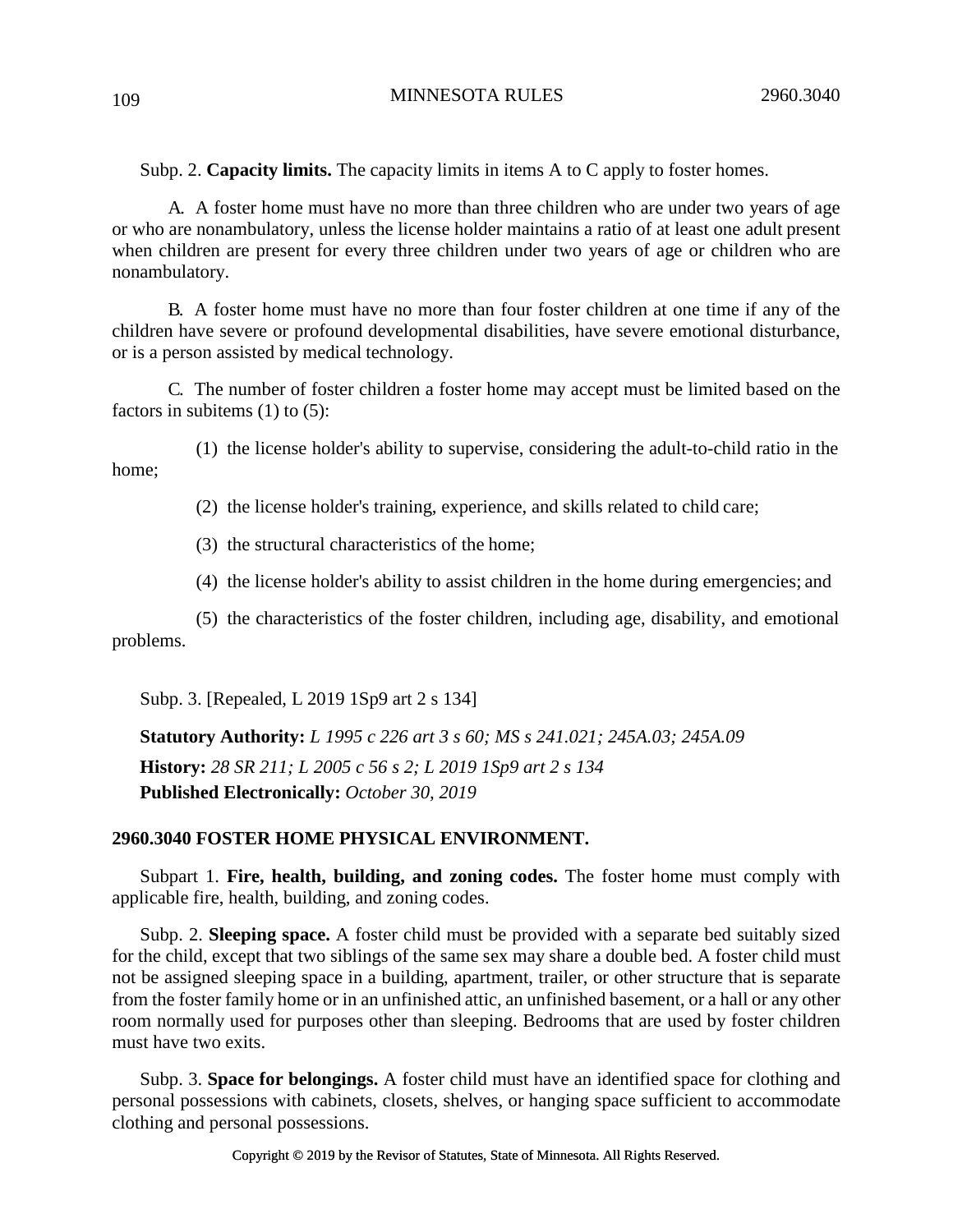2960.3040 MINNESOTA RULES 110

Subp. 4. **Dining area.** The dining area must be able to accommodate, at one time, all persons residing in the home.

Subp. 5. **Construction or remodeling.** Changes in a foster home resulting from construction or remodeling must meet applicable building codes. The license holder must notify the licensing agency of changes to the licensed setting resulting from construction if those changes affect a licensing requirement.

**Statutory Authority:** *L 1995 c 226 art 3 s 60; MS s 241.021; 245A.03; 245A.09* **History:** *28 SR 211* **Published Electronically:** *August 5, 2008*

#### **2960.3050 FOSTER HOME SAFETY.**

Subpart 1. **Inspection by licensing agency.** Prior to licensure, the foster home must be inspected by a licensing agency employee using the home safety checklist from the commissioner of human services. The applicant must correct deficiencies in the foster home which were identified by the agency. The licensing agency may require a health inspection if the foster home's condition could present a risk to the health of a foster child.

Subp. 2. **Fire code inspections required.** If one of the conditions in items A to E exist, the foster home must document inspection and approval of the foster home according to Minnesota Statutes, section 299F.011, and the Uniform Fire Code by the state fire marshal or a local fire code inspector who is approved by the state fire marshal:

A. the foster home contains a freestanding solid fuel heating appliance;

B. the foster home is a manufactured home as defined in Minnesota Statutes, section 327B.01, subdivision 13, and was manufactured before June 15, 1976;

C. the licensing agency identifies a potential hazard in a single-family detached home, or a mixed or multiple-occupancy building;

D. the home is to be licensed for four or more foster children; or

E. the foster home has a foster child sleeping in a room that is 50 percent or more below ground level.

Subp. 3. **Emergency procedures.** The license holder must give the licensing agency a floor plan of the foster home showing emergency evacuation routes. Emergency procedures must include a plan for care of children, evacuation, temporary shelter, and gathering at a meeting place to determine if anyone is missing. The plan must specifically address the needs of children whose behavior increases the risk of having a fire. The foster parent must give the emergency procedures to the agency, and the foster parent and licensing agency must review the emergency procedures during relicensure.

Subp. 4. **Pets.** A foster home serving children less than six years of age must not keep reptiles, chickens, or ducks as pets. A foster home serving children six years of age and older that keeps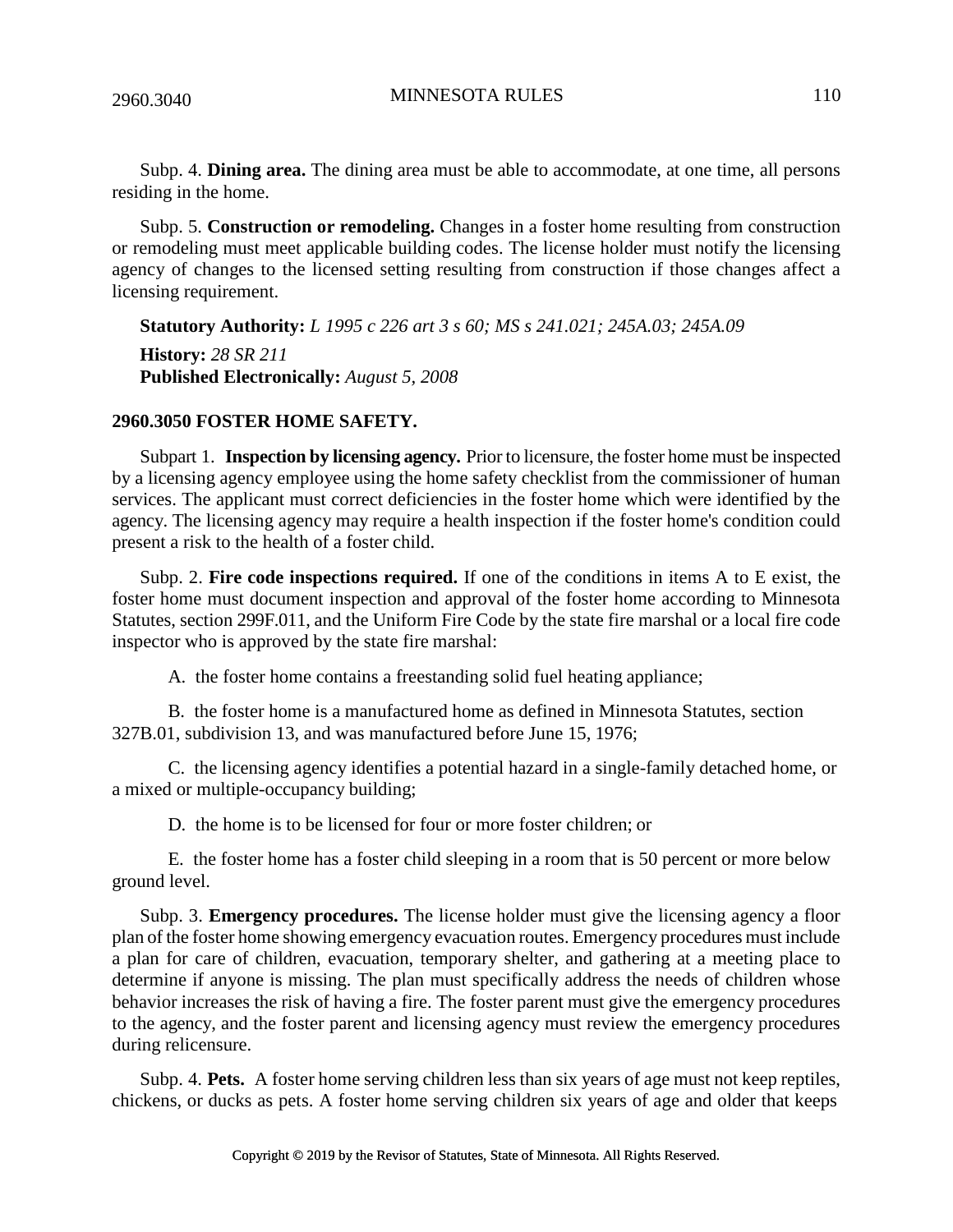reptiles, chickens, or ducks as pets must require a thorough hand washing following the handling of the animal, its food, and anything the animal has touched. Pets in family residences must be immunized and maintained as required by local ordinances and state law.

**Statutory Authority:** *L 1995 c 226 art 3 s 60; MS s 241.021; 245A.03; 245A.09*

**History:** *28 SR 211* **Published Electronically:** *August 5, 2008*

## **2960.3060 LICENSE HOLDER QUALIFICATIONS.**

Subpart 1. **Experience.** The prospective license holder must agree to cooperate with the licensing agency and:

A. have at least the equivalent of two years of full-time experience caring for or working with the issues presented by the children they will care for, whether they are the license holder's own children or other children;

B. agree to receive training in child care and development as needed in order to meet the individual needs of the children placed in the foster home;

C. be related to the child needing foster care; or

D. be an important friend with whom the child has resided or had significant contact.

Subp. 2. **Background study.** A license holder and individualsidentified in Minnesota Statutes, sections 241.021 and 245A.04, subdivision 3, must submit to a background study.

A. Background checks conducted by the Department of Human Services must be conducted according to Minnesota Statutes, section 245A.04, subdivision 3.

B. Background checks conducted by the Department of Corrections must be conducted according to Minnesota Statutes, section 241.021, subdivision 6.

Subp. 3. **Personal characteristics of applicants.** The applicant must comply with the requirements of items A to G.

A. The applicant must be at least 21 years old at the time of application.

B. The applicant and household members must provide a signed statement which indicates that they are receiving all necessary medical care, do not pose a risk to the child's health, and are physically able to care for foster children and indicate any limitations the applicant and household members may have.

C. The applicant and adult household members must sign a statement that they have been free of chemical use problems for the past two years.

D. The applicant must help the licensing agency obtain at least three letters of reference that provide information about the license holder's support system, the observed license holder's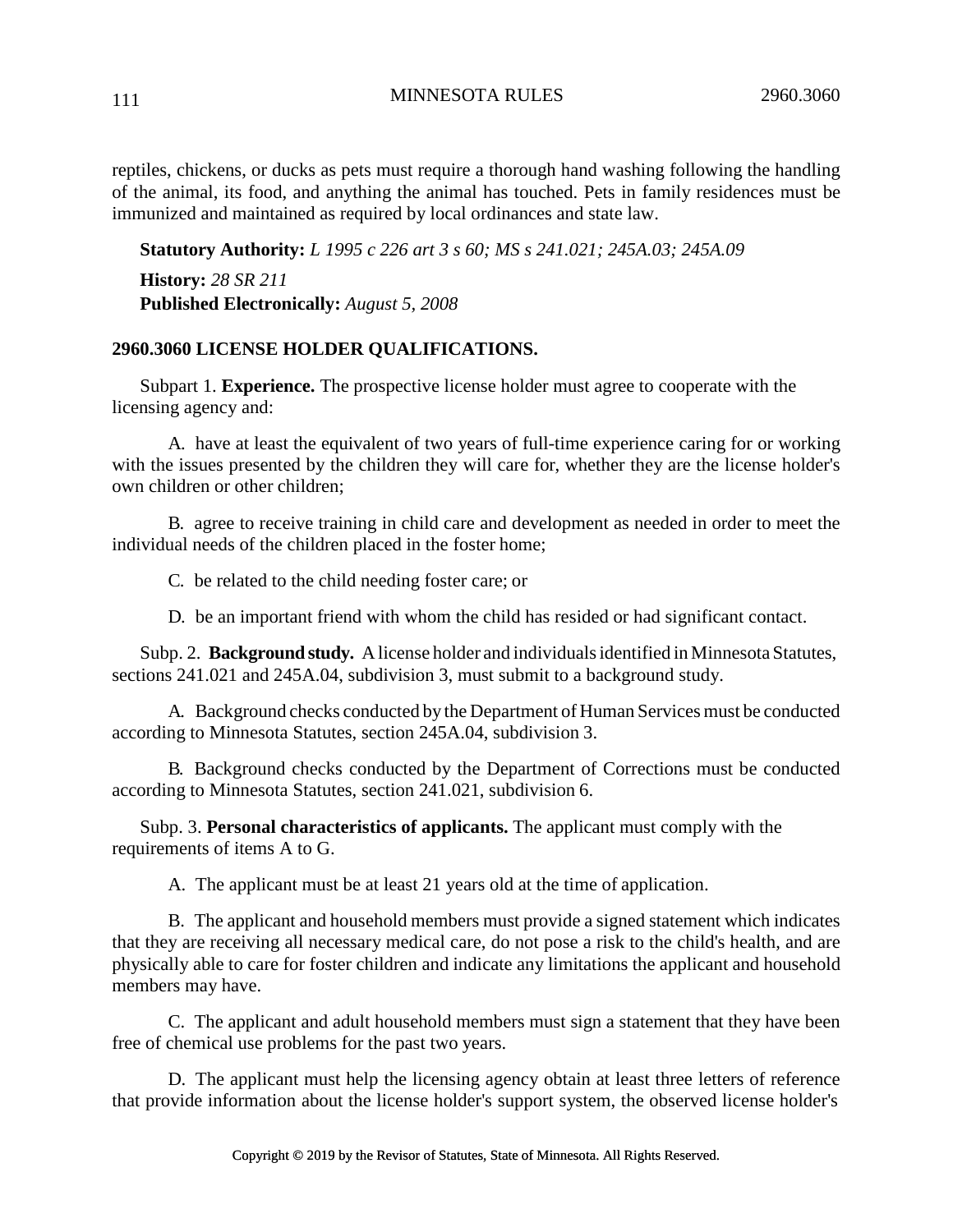#### 2960.3060 MINNESOTA RULES 112

interactions with children, and the ability of the license holder and foster family to accept different points of view.

E. The applicant must help the licensing agency get previous foster care studies completed on the applicant by any other agency to which the applicant has applied for foster care licensure.

F. The licensing agency must make a determination as to whether a prospective license holder and foster parent can provide appropriate structure and is suitable to be licensed if a prospective license holder or foster parent has had either of the following:

(1) a child for whom the applicant is legally responsible was removed from the applicant's home and placed in foster care, a correctional facility, or a residential treatment center for severe emotional disturbance under Minnesota Statutes, chapter 260C, within one year prior to the date of application; or

(2) the applicant has a child in voluntary foster care under Minnesota Statutes,section 260C.193, 260C.201, 260C.227, or 260D.11.

G. The licensing agencymay consult with a specialist in such areas as health, mental health, or chemical dependency to evaluate the abilities of the applicant to provide a safe environment for foster children. The licensing agency and the specialist must evaluate each applicant individually. The licensing agency must request a release of information from the applicant prior to assigning the specialist to evaluate the applicant. The licensing agency must tell the applicant why it is using a specialist to evaluate the applicant.

Subp. 4. **Home study of applicant.** The applicant must cooperate with a home study conducted by the licensing agency. At a minimum, there must be one in-home interview and documented interviews with all household members overseven years of age. The home study must be completed using the commissioner of human services' designated format. The applicant must demonstrate the ability to:

A. provide consistent supervision, positive and constructive discipline, and care and training to contribute to the foster child's well-being;

B. understand the licensing agency's programs and goals;

C. work within agency and state policies;

D. share responsibility for the foster child's well-being with the foster child's social worker, school, and legal parents;

E. actively support the foster child's racial or ethnic background, culture, and religion, and respect the child's sexual orientation;

F. accept the foster child's relationship with the child's family and relatives and to support visitation and family reunification efforts;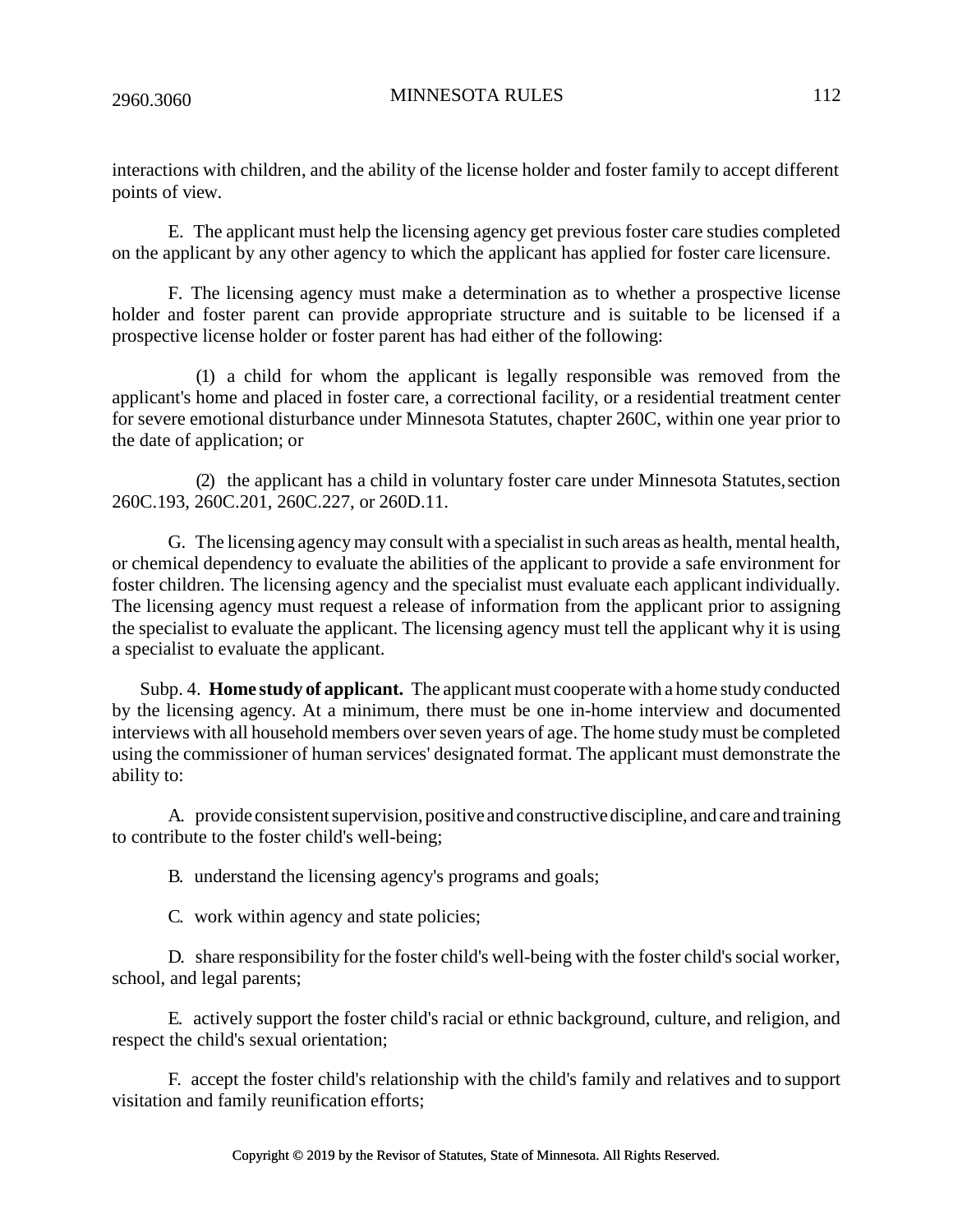113 MINNESOTA RULES 2960.3070

G. have a current network of support that may include extended family, and neighborhood, cultural, and community ties that the applicant can use to strengthen the applicant's abilities, and for support and help;

H. meet the foster child's special needs, if any, including medical needs, disabilities, or emotional disturbance;

I. deal with anger, sorrow, frustration, conflict, and other emotions in a manner that will build positive interpersonal relationships rather than in a way that could be emotionally or physically destructive to other persons; and

J. nurture children, be mature and demonstrate an ability to comply with the foster child's care plan, and meet the needs of foster children in the applicant's care.

**Statutory Authority:** *L 1995 c 226 art 3 s 60; MS s 241.021; 245A.03; 245A.09* **History:** *28 SR 211; L 2012 c 216 art 6 s 13* **Published Electronically:** *September 27, 2012*

## **2960.3070 FOSTER PARENT TRAINING.**

Subpart 1. **Orientation.** A nonrelative foster parent must complete a minimum of six hours of orientation before admitting a foster child. Orientation is required for relative foster parents who will be licensed as a child's foster parents. Orientation for relatives must be completed within 30 days following the initial placement. The foster parent's orientation must include items A to E:

A. emergency procedures, including evacuation routes, emergency telephone numbers, severe storm and tornado procedures, and location of alarms and equipment;

B. relevant laws and rules, including, but not limited to, chapter 9560; Minnesota Statutes, chapters 245A, 260, and 260C; and Minnesota Statutes, section 626.556; and legal issues and reporting requirements;

C. cultural diversity, gender sensitivity, culturally specific services, cultural competence, and information about discrimination and racial biasissuesto ensure that caregivers will be culturally competent to care for foster children according to Minnesota Statutes, section 260C.212, subdivision 11;

D. information about the role and responsibilities of the foster parent in the development and implementation of the case plan and in court and administrative reviews of the child's placement; and

E. requirements of the licensing agency.

Subp. 2. **In-service training.** Each foster parent must complete a minimum of 12 hours of training per year in one or more of the areas in this subpart or in other areas as agreed upon by the licensing agency and the foster parent. If the foster parent has not completed the required annual training at the time of relicensure and does notshow good cause why the training was not completed, the foster parent may not accept new foster children until the training is completed. The nonexclusive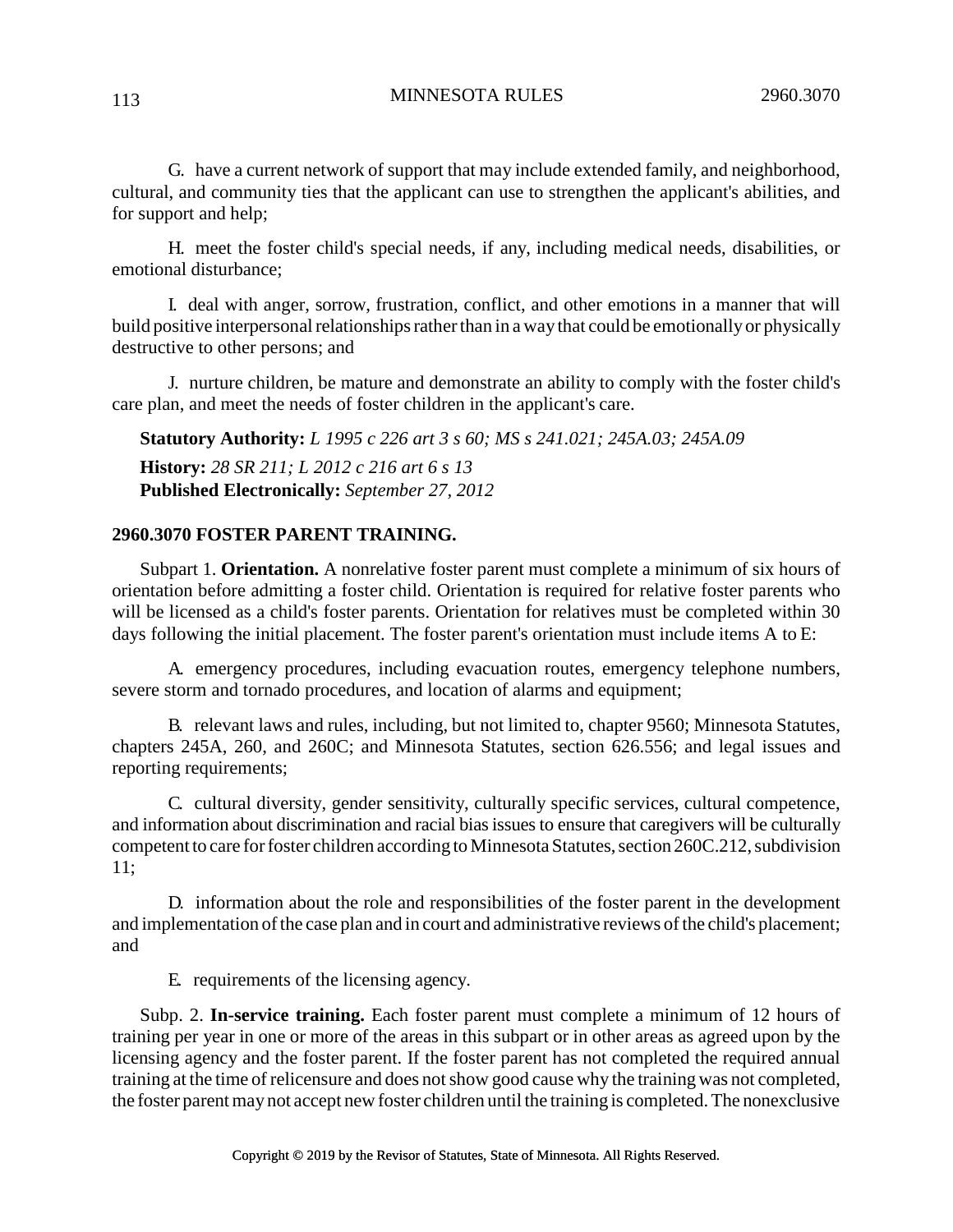## 2960.3070 MINNESOTA RULES 114

list of topics in items A to Z provides examples of in-service training topics that could be useful to a foster parent:

- A. cultural competence and transcultural placements;
- B. adoption and permanency;
- C. crisis intervention, including suicide prevention;
- D. sexual offender behaviors;

E. children's psychological, spiritual, cultural, sexual, emotional, intellectual, and social development;

F. legal issues including liability;

- G. foster family relationships with placing agencies and other service providers;
- H. first aid and life-sustaining treatment such as cardiopulmonary resuscitation;
- I. preparing foster children for independent living;
- J. parenting children who suffered physical, emotional, orsexual abuse or domestic violence;
- K. chemical dependency, and signs or symptoms of alcohol and drug abuse;
- L. mental health and emotional disturbance issues;
- M. Americans with Disabilities Act and Individuals With Disabilities Education Act;

N. caring for children with disabilities and disability-related issues regarding developmental disabilities, emotional and behavioral disorders, and specific learning disabilities;

O. privacy issues of foster children;

P. physical and nonphysical behavior guidance, crisis de-escalation, and discipline techniques, including how to handle aggression for specific age groups and specific issues such as developmental disabilities, chemical dependency, emotional disturbances, learning disabilities, and past abuse;

- Q. birth families and reunification;
- R. effects of foster care on foster families;
- S. home safety;
- T. emergency procedures;
- U. child and family wellness;
- V. sexual orientation;
- W. disability bias and discrimination;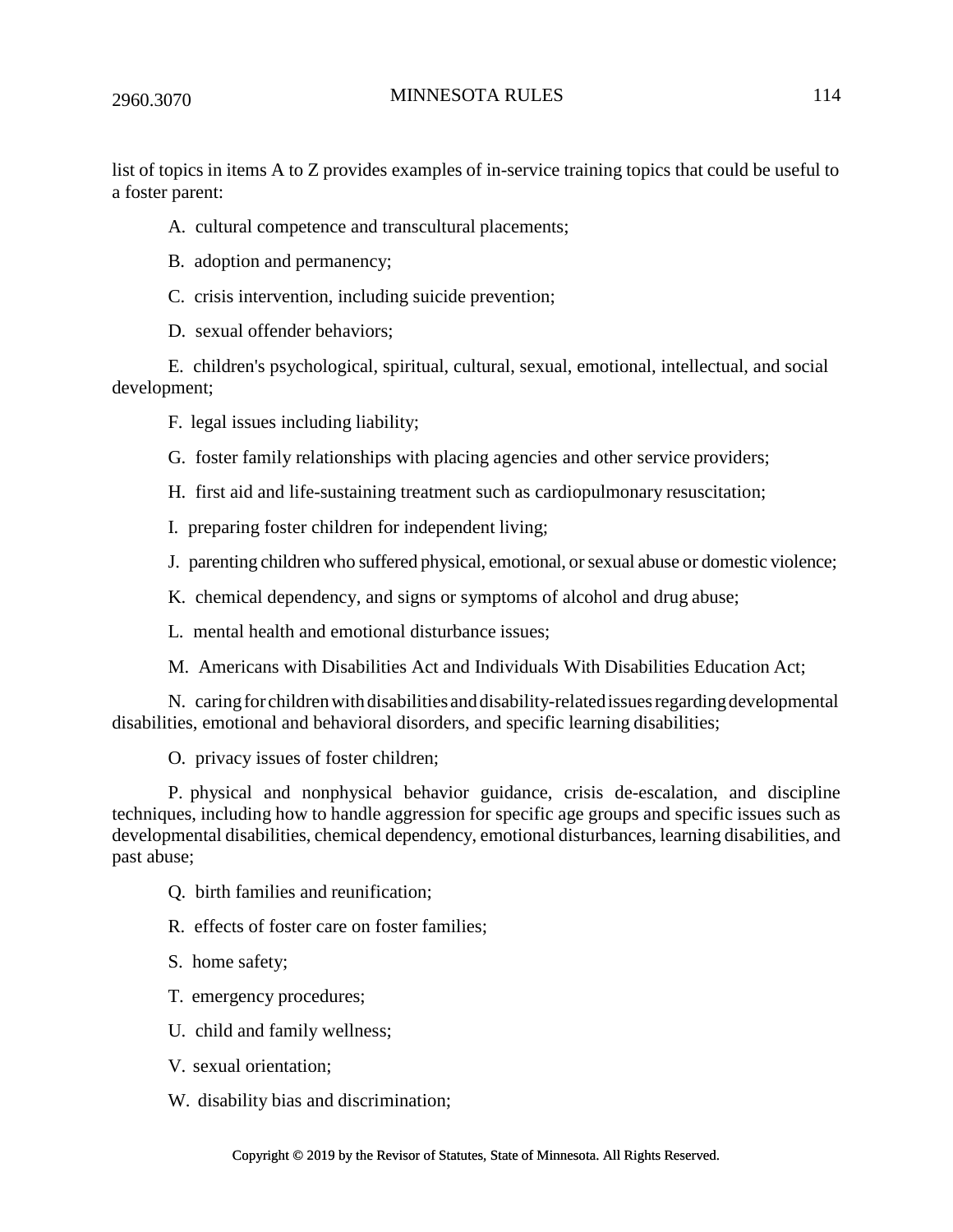- X. management of sexual perpetration, violence, bullying, and exploitative behaviors;
- Y. medical technology-dependent or medically fragile conditions; and
- Z. separation, loss, and attachment.

Subp. 3. **Medical equipment training.** Foster parents who care for children who rely on medical equipment to sustain life or monitor a medical condition must meet the requirements of Minnesota Statutes, section 245A.155.

**Statutory Authority:** *L 1995 c 226 art 3 s 60; MS s 241.021; 245A.03; 245A.09* **History:** *28 SR 211* **Published Electronically:** *August 5, 2008*

## **2960.3080 PLACEMENT, CONTINUED STAY, AND DISCHARGE.**

Subpart 1. **Placement criteria.** Foster care placement is governed by the statement of intended use developed by the licensing agency and the license holder. The license holder may decline to accept a foster child without a stated reason. The requirements of parts 2960.0510 to 2960.0530 do not apply if the foster home serves as an emergency shelter home.

Subp. 2. **Screening.** The license holder must cooperate with the placing agency to ensure that the child's needs are identified and addressed.

Subp. 3. **Child's property.** The foster child must be allowed to bring personal possessions, as agreed upon between the child, the child's parent, the placing agency, and the license holder, to the foster home and must be allowed to accumulate possessions to the extent the home is able to accommodate them.

Subp. 4. **Information about foster children.** Before placement or within five days following placement, the placing agency shall give the license holder written information in items A to K about the child:

- A. the child's placement history summary;
- B. name and nicknames;
- C. date of birth;
- D. gender;
- E. name, address, and telephone number of the child's parents, guardian, and advocate;
- F. race or cultural heritage of the child, including tribal affiliation, if any;

G. description of the child's presenting problems, including medical problems, circumstances leading to placement, mental health concerns, safety concerns including assaultive behavior, and victimization concerns;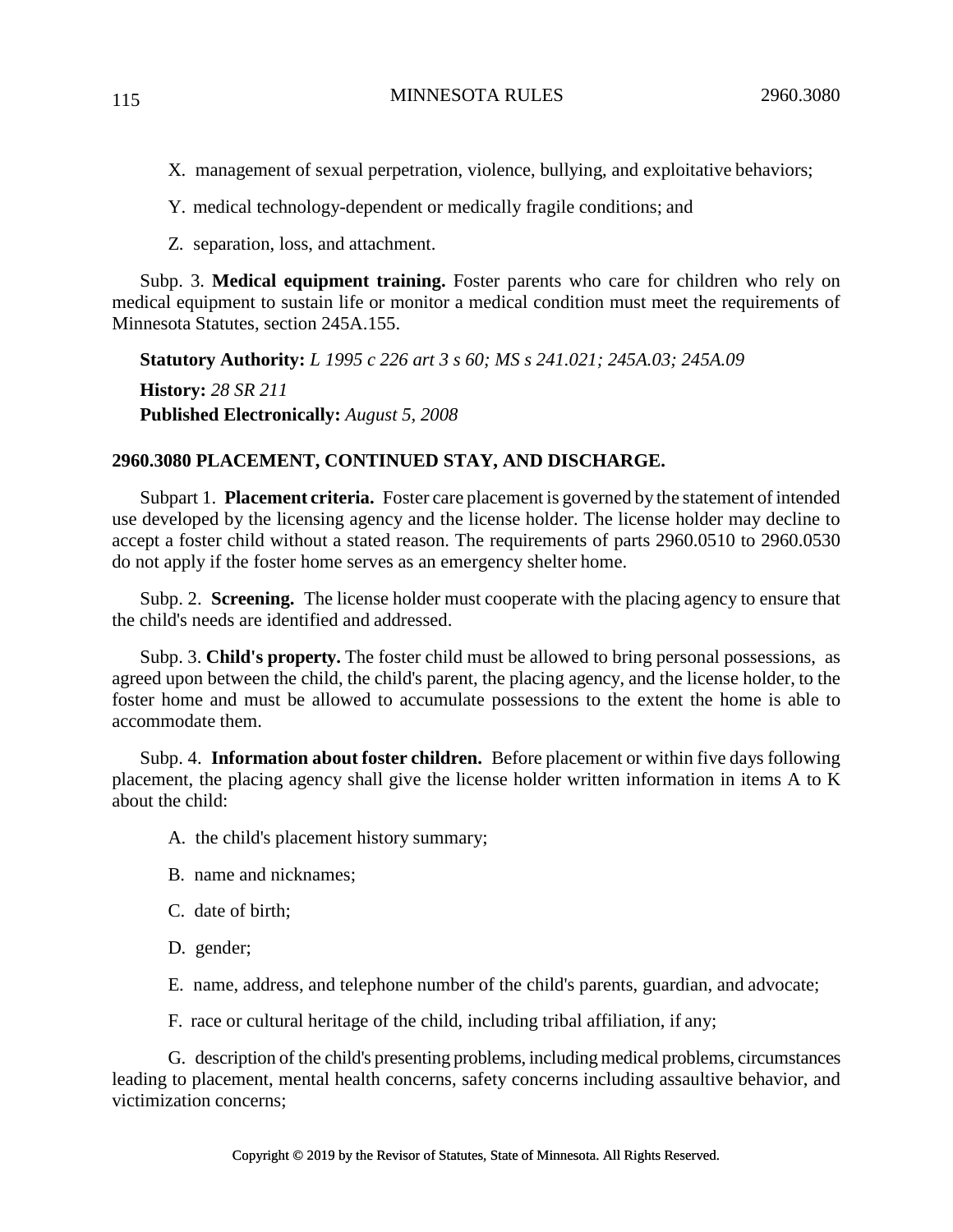2960.3080 MINNESOTA RULES 116

H. description of assets and strengths of the child and, if available, related information from the child, child's family, including siblings, and concerned persons in the child's life;

I. name, address, and telephone number of the contact person for the last educational program the child attended, if applicable;

J. spiritual or religious affiliation of the child and the child's family; and

K. information about the child's medication and diet needs and the identities of the child's recent health care providers.

The child's placing agency shall update the information in items A to K as new information becomes available.

Subp. 5. **Cooperation required.** The license holder must cooperate with the child's placing agency according to items A and B.

A. The license holder must provide basic services to the child.

B. The license holder must cooperate with the child's case manager and other appropriate parties to develop and implement the child's case plan during the child's stay in the foster home. The license holder shall cooperate in the following areas:

(1) identifyand share information, if appropriate,with personswho are directlyinvolved in the child's treatment plan and tell those persons about major treatment outcomes the child will achieve while in the home, including attaining developmentally appropriate life skills that the child needs to become functional in the community;

(2) report the child's behaviors and other important information to the placing agency and others as indicated in the child's case plan;

(3) recommend changes in the child's case plan to the case manager if needed;

(4) give the placing agency additional significant information about the foster childas it becomes known;

(5) facilitate the child's school attendance and enroll the child in a local schooldistrict or, if appropriate, the child's district of residence;

(6) provide a child with timely access to basic, emergency, and specialized medical, mental health, and dental care and treatment services by qualified persons; and

(7) maintain a record of illness reported by the child, action taken by the foster parent, and the date of the child's medical, psychological, or dental care.

Subp. 6. **Foster child services.** The license holder must:

A. work with the child's placing agency and child's parents to develop a plan to identify and meet a foster child's immediate needs. The license holder must collaborate with the placing agency to provide the basic services to the child;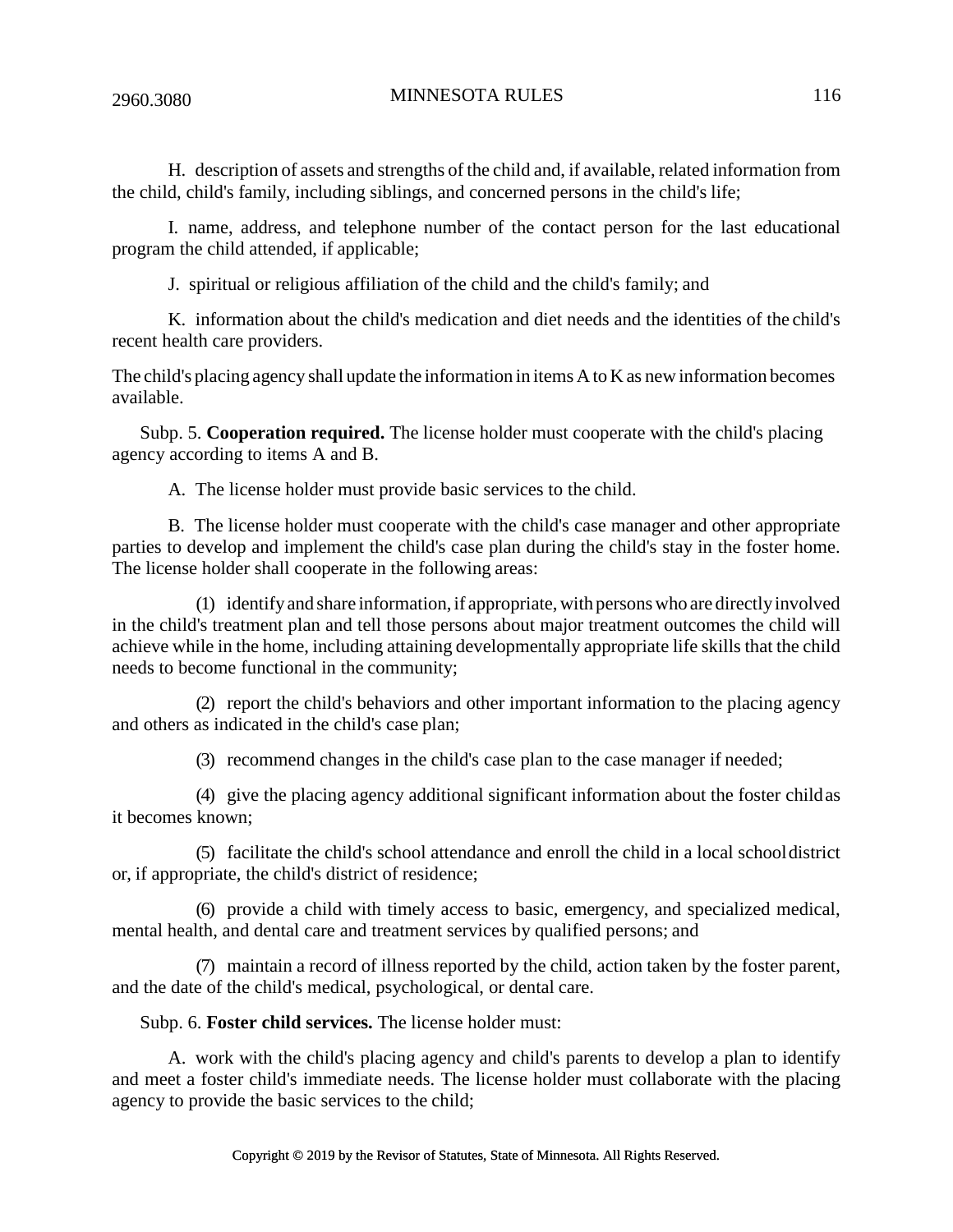B. encourage age-appropriate activities, exercise, and recreation for the foster child;

C. seek consultation or direction from the placing agency if issues arise that cannot be resolved between the license holder and the foster child;

D. explain house rules and tell the foster child about the license holder's expectations about behavior, the care of household items, and the treatment of others; and

E. know the whereabouts of the child in the license holder's care. The license holder must be guided by the case plan or court order in determining how closely to supervise the child. The license holder must immediately notify the placing agency if the child runs away or is missing.

Subp. 7. **Foster child diet.** A foster child must be provided food and beverages that are palatable, of adequate quantity and variety, served at appropriate temperatures, and have sufficient nutritional value to promote the child's health. If the child has a medically prescribed diet, then the license holder must provide the diet as ordered by a physician or other licensed health care provider.

Subp. 8. **Discipline.** The license holder must consider the child's abuse history and developmental, cultural, disability, and gender needs when deciding the disciplinary action to be taken with the child. Disciplinary action must be in keeping with the license holder's discipline policy. The discipline policy must include the requirements in items A and B.

A. Children must not be subjected to:

(1) corporal punishment, including, but not limited to: rough handling, shoving, ear or hair pulling, shaking, slapping, kicking, biting, pinching, hitting, throwing objects at the child, or spanking;

(2) verbal abuse, including, but not limited to: name calling; derogatory statements about the child or child's family, race, gender, disability, sexual orientation, religion, or culture; or statements intended to shame, threaten, humiliate, or frighten the child;

(3) punishment for lapses in toilet habits, including bed wetting or soiling;

(4) withholding of basic needs, including, but not limited to: a nutritious diet, drinking water, clothing, hygiene facilities, normal sleeping conditions, proper lighting, educational services, exercise activities, ventilation and proper temperature, mail, family visits, positive reinforcement, nurturing, or medical care. However, a child who destroys bedding or clothing, or uses these or other items to hurt the child's self or others, may be deprived of such articles according to the child's case plan;

(5) assigning work that is dangerous or not consistent with the child's case plan;

(6) disciplining one child for the unrelated behavior or action of another, except for the imposition of restrictions on the child's peer group as part of a recognized treatment program;

(7) restrictions on a child's communications beyond the restrictions specified in the child's treatment plan or case plan, unless the restriction is approved by the child's case manager; and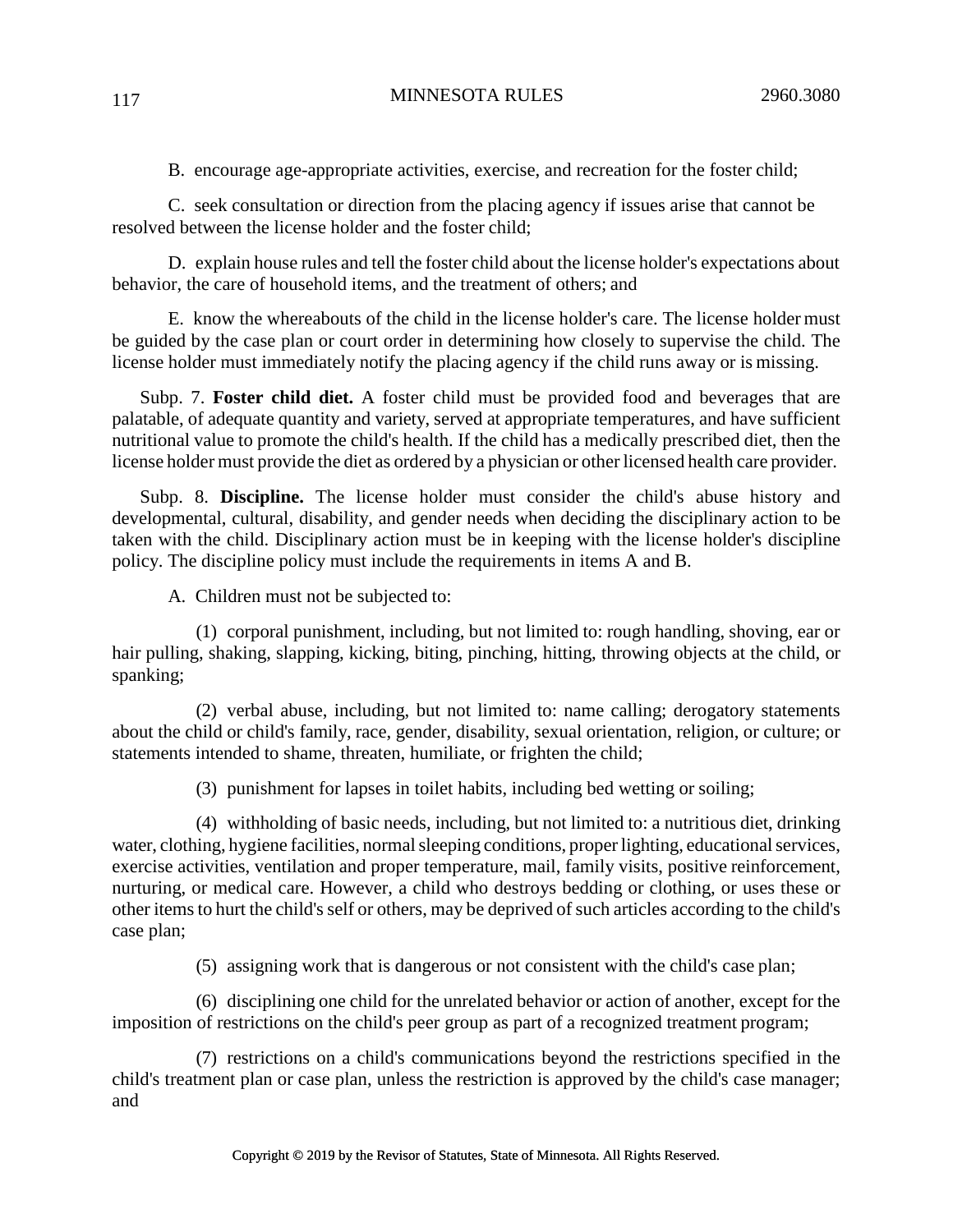2960.3080 MINNESOTA RULES 118

(8) requirements to assume uncomfortable or fixed positions for an extended length of time, or to march, stand, or kneel as punishment.

B. The license holder:

(1) must not require a child to punish other children;

(2) must follow the child's case plan regarding discipline;

 $(3)$  must not use mechanical restraints or seclusion, as defined in part 2960.3010, subpart 38, with a foster child;

(4) must ensure that the duration of time-out is appropriate to the age of the child;and

(5) must meet the requirements of part 9525.2700, subpart 2, item F, regarding the use of aversive or deprivation procedures with a foster child with a developmental disability.

Subp. 9. **Visitation and communication.** The license holder must follow the visitation and communication plan in a foster child's case plan, which was developed by the placing agency and child's parents, or required by court order. In the absence of a case plan or court order regarding visitation, the license holder must work with the placing agency and the child's parents to jointly develop a visitation plan.

Subp. 10. **Complaints and grievances.** The license holder must work with the licensing agency to develop written complaint and grievance procedures for foster children. The procedures must meet at least the following requirements:

A. the agency or license holder must tell the child and the child's parent or legal representative about the complaint and grievance procedures and upon request give the child or the child's parent or legal representative a copy of the procedures and any forms needed to complain or grieve;

B. the license holder must notify the placing and licensing agency about a written complaint or grievance and the resolution of the complaint or grievance; and

C. a license holder's response to a complaint or grievance that alleges abuse or neglect must meet the requirements of the Maltreatment of Minors Act, Minnesota Statutes, section 626.556.

Subp. 11. **Discharge.** The license holder must work with the child's placing agency toensure a planned discharge and compliance with Minnesota Statutes, section 260C.212, subdivision 3. Before an unplanned discharge, the license holder must confer with other interested persons to review the issues involved in the decision. During this review process, which must not exceed 30 days, the license holder must determine whether the license holder, treatment team, if any, interested persons, and the child can develop additional strategies to resolve the issues leading to the discharge and to permit the child an opportunity to continue to receive services from the license holder. If the review indicates that the decision to discharge is warranted, the reasons for it and the alternatives considered or attempted must be documented. A child may be temporarily removed from the foster home during the review period if the child is a danger to self or others. This subpart does not apply to a child removed by the placing authority or a parent or guardian.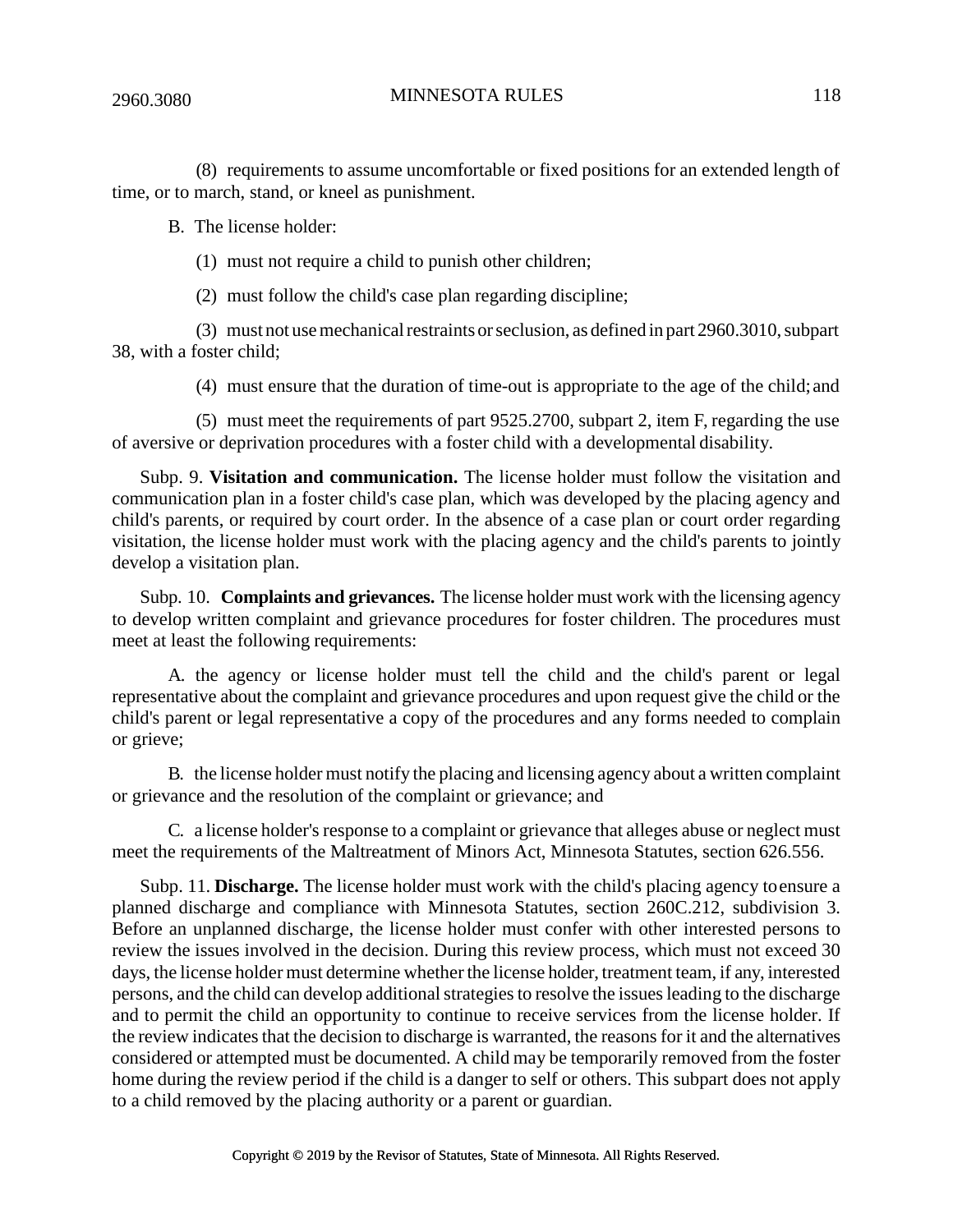**Statutory Authority:** *L 1995 c 226 art 3 s 60; MS s 241.021; 245A.03; 245A.09* **History:** *28 SR 211; L 2005 c 56 s 2* **Published Electronically:** *August 5, 2008*

#### **2960.3090 RESPITE AND SUBSTITUTE CARE FOR FAMILY SETTINGS.**

Subpart 1. **Notice requirements.** In nonemergency situations, the license holder, parent, and placing agency must agree on respite care and substitute care arrangements within ten working days prior to the use of respite care or substitute care or must agree on respite care according to an ongoing written agreement. In an emergency that may require the use of respite or substitutecare, the license holder must notify the placing agency of the emergency as soon as possible. The license holder must notify the placing agency when respite care or long-term substitute care is being provided.

Subp. 2. **Qualifications of long-term substitute caregiver.** A substitute caregiver must:

A. be at least 18 years of age;

B. have completed a background study within the past 12 months;

C. have no statutory or rule disqualification;

D. if providing more than 30 cumulative days of substitute care in a 12-month period:

(1) submit a signed statement attesting to good health and being physically able to care for foster children; and

(2) have at least six hours of training or 20 hours of experience in caring for children with the particular needs of the foster children to be cared for; and

E. provide documentation of medical equipment training on the equipment used to care for the foster child from an appropriate training source.

Subp. 3. **Short-term substitute caregiver.** As used in parts 2960.3000 to 2960.3340, "shortterm substitute care" means less than 72 hours of continuous care for a child. A short-term substitute caregiver does not have to meet the requirements of subpart 2. However, the foster parent and the placing agency must agree that the short-term substitute caregiver is able to meet the needs of the foster child. The short-term substitute caregiver must provide documentation of medical equipment training on the equipment used to care for the foster child from an appropriate training source.

Subp. 4. **Information to respite caregiver.** The license holder must give a respite care provider the information in items A to D related to the foster child's health, safety, and welfare:

A. information about the foster child's emotional, behavioral, medical, and physical condition;

B. any medication the foster child takes;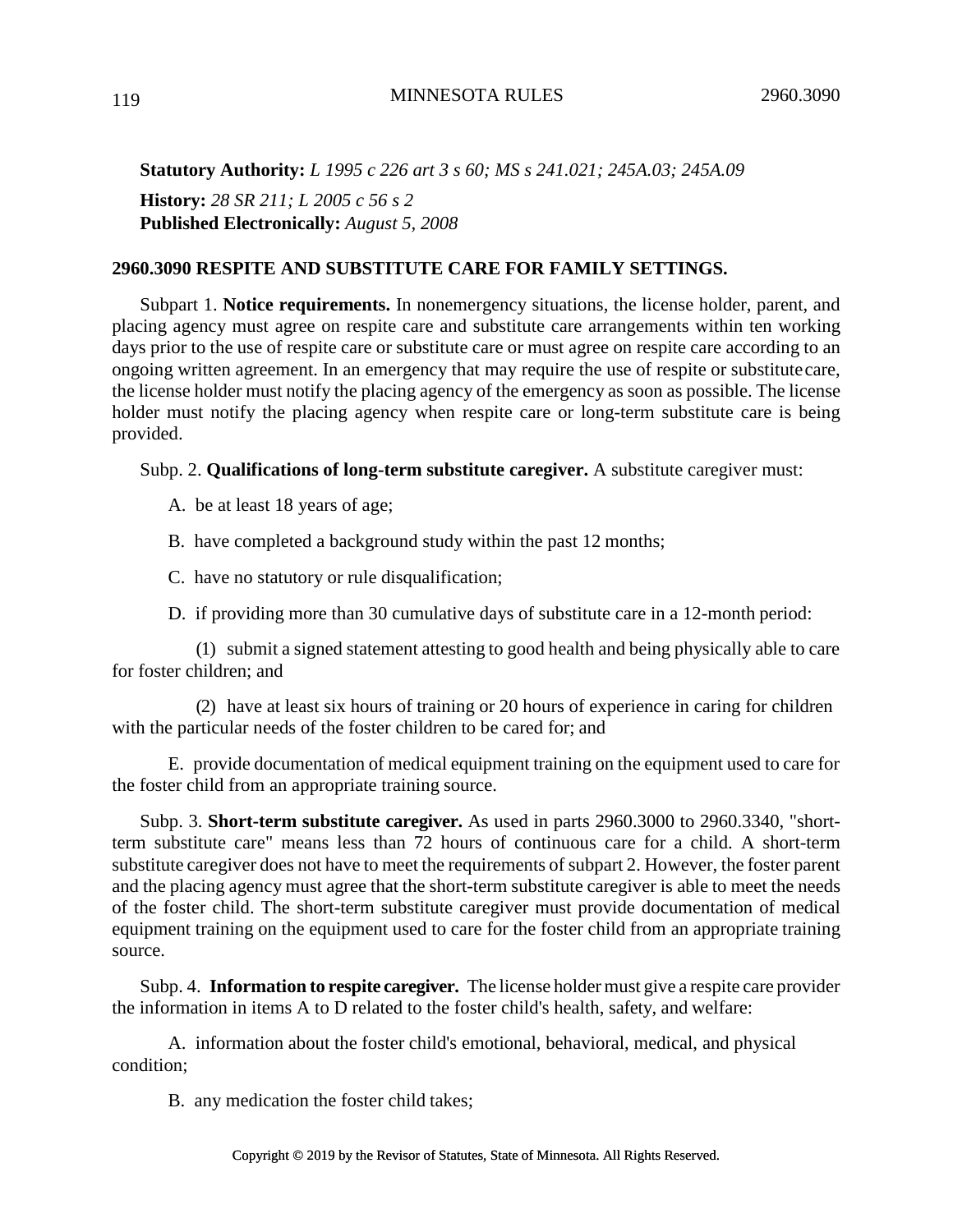C. the foster child's daily routine and schedule; and

D. the names and telephone numbers of individuals to contact in case of emergency and information about medical providers and how to obtain medical care for the child.

Subp. 5. **Information to substitute caregivers.** The license holder must give a substitute care provider the information in subpart 4, and in items A to D:

A. the location of a fire extinguisher and first aid supplies;

B. emergency and fire evacuation plans;

C. information about child abuse and mandatory reporting laws; and

D. if an emergency occurs which involves the foster child, the substitute caregiver must notify the placing agency as soon as possible about the emergency.

Subp. 6. **Overnights and short trips.** The license holder must seek direction from the placing agency about whether or not the foster child may go on overnights or short trips outside the supervision of the license holder.

Subp. 7. **Foster residence settings.** Foster residence settings may not use respite caregivers, long-term substitute caregivers, and short-term substitute caregivers. Subparts 1 to 6 do not apply to foster residence settings.

**Statutory Authority:** *L 1995 c 226 art 3 s 60; MS s 241.021; 245A.03; 245A.09* **History:** *28 SR 211* **Published Electronically:** *August 5, 2008*

#### **2960.3100 RECORDS.**

Subpart 1. **Foster care license records.** The license holder must cooperate with the licensing agency to ensure the agency has the following records:

A. a copy of the application for licensure signed by the applicant;

B. a license holder agreement form supplied by the Department of Human Services which is signed by the applicant and the agency;

C. reports and signed statements from specialists, and signed statements from the license holder, the license holder's children, and other household members concerning the physical health of the license holder, the license holder's children, and other household members;

D. a current completed commissioner's home safety checklist (D.S.-644) plus a written report from the fire marshal on any specific fire hazards, if required;

E. the prelicensing home study and supporting documentation;

F. references obtained through the licensing process;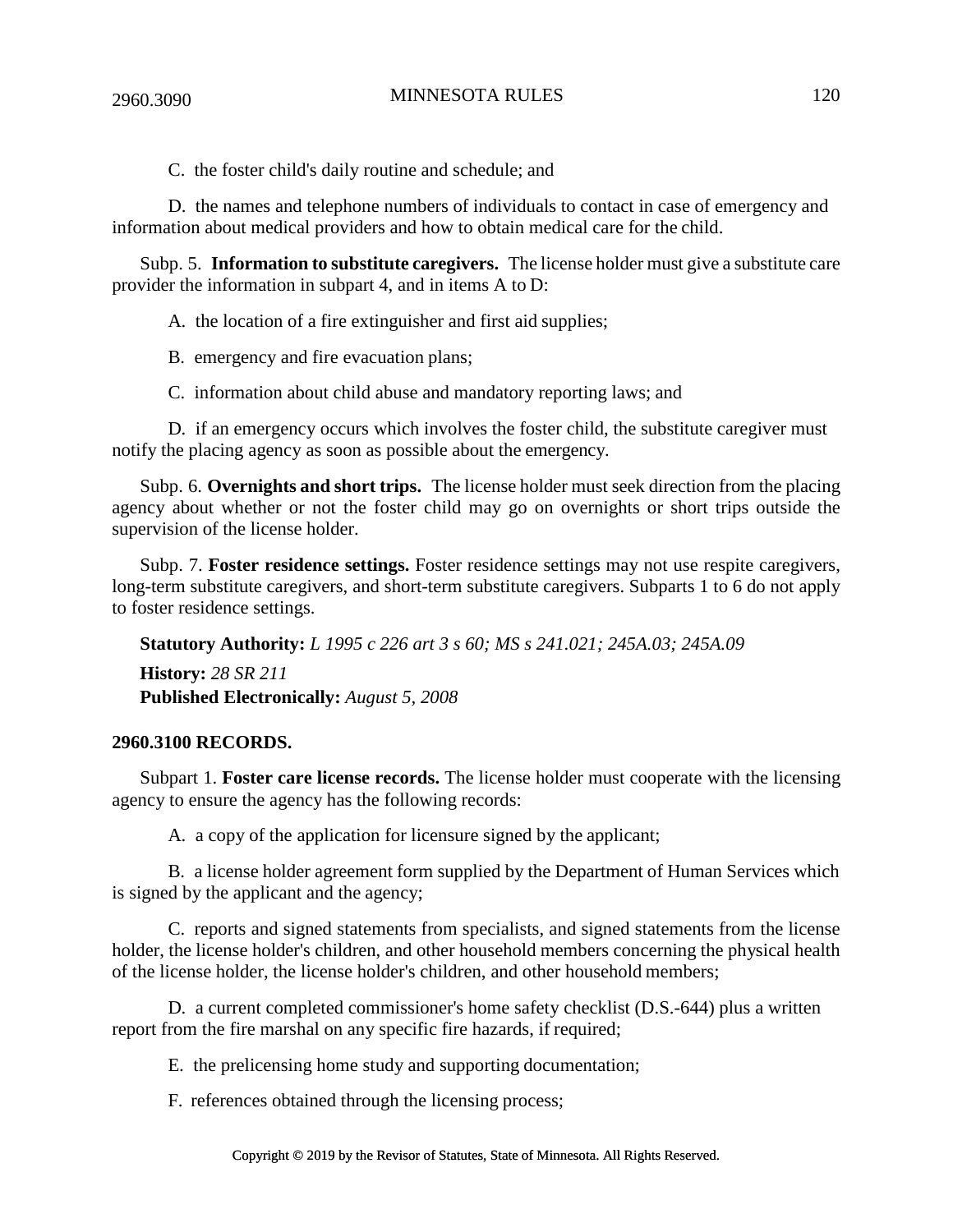G. a documented annual evaluation of the licensed foster home, conducted jointly by the license holder and the licensing agency, including, at a minimum:

(1) a review of all foster placements in the past year and an assessment of the impact and outcomes of the placement on the child, child's family, license holder, and development and implementation of the case plan;

(2) a review of any comments, suggestions, or concerns raised by placing agencies and an assessment of implications for training and foster home policies or procedures;

(3) a review of any grievances, their outcomes, and an assessment of implications for training and foster home policies or procedures;

(4) a review of the ability of the license holder to care for children; and

(5) the development of a plan for the next year's foster care training anddevelopment;

H. documentation for any rule variance from this chapter; and

I. a record of training received by the license holder and staff, if any, and foster parents, including a list of training on medical equipment used to sustain life or monitor a medical condition.

Subp. 2. **Foster child records.** The license holder must keep a record for each foster child in care. The record must include the child's medical records, which includes records of illnesses and medical care provided to the child; grievance records, including documentation of the grievance resolution; and other documentation as required by the child's case plan.

**Statutory Authority:** *L 1995 c 226 art 3 s 60; MS s 241.021; 245A.03; 245A.09* **History:** *28 SR 211* **Published Electronically:** *August 5, 2008*

#### **ADDITIONAL REQUIREMENTS FOR FOSTER RESIDENCE SETTINGS**

#### **2960.3200 FOSTER RESIDENCE LICENSE HOLDERS.**

Subpart 1. **Scope.** Parts 2960.3200 to 2960.3230 apply to foster homes which are foster residence settings.

Subp. 2. **Purpose and applicability.** Parts 2960.3200 to 2960.3230 apply to foster homes in which the license holder does not reside at the licensed foster home. The foster residence setting license holder must meet the requirements of parts 2960.3200 to 2960.3230, in addition to the requirements of parts 2960.3000 to 2960.3100.

Subp. 3. **Exemption.** The training and orientation requirements of part 2960.3070 do not apply to foster residence settings.

**Statutory Authority:** *L 1995 c 226 art 3 s 60; MS s 241.021; 245A.03; 245A.09* **History:** *28 SR 211* **Published Electronically:** *August 5, 2008*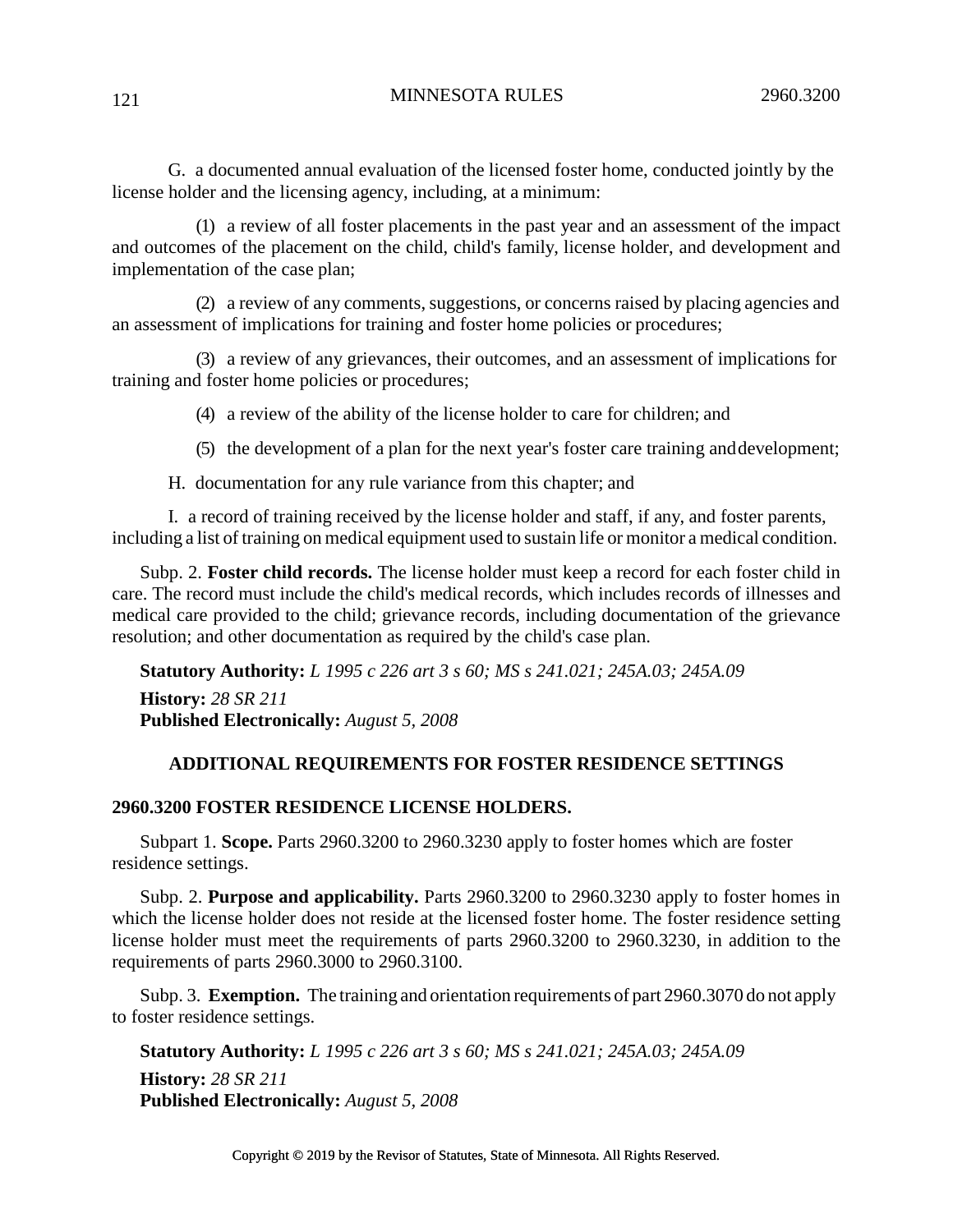## **2960.3210 STAFF TRAINING REQUIREMENTS.**

Subpart 1. **Orientation.** The license holder must ensure that all staff attend and successfully complete at least six hours of orientation training before having unsupervised contact with foster children. The number of hours of orientation training are not counted as part of the hours of annual training. Orientation training must include at least the topics in items A to F:

A. emergency procedures, including evacuation routes, emergency telephone numbers, severe storm and tornado procedures, and location of facility alarms and equipment;

B. relevant statutes and administrative rules and legal issues, including reporting requirements for abuse and neglect specified in Minnesota Statutes, sections 626.556 and 626.557, and other reporting requirements based on the ages of the children;

C. cultural diversity and gender sensitivity, culturally specific services, and information about discrimination and racial bias issues to ensure that caregivers have cultural sensitivity and will be culturally competent to care for children according to Minnesota Statutes, section 260C.212, subdivision 11;

- D. general and special needs, including disability needs, of children and families served;
- E. operational policies and procedures of the license holder; and
- F. data practices regulations and issues.

Subp. 2. **Personnel training.** The license holder must provide training for staff that is modified annually to meet the current needs of individual staff persons. The license holder must develop an annual training plan for employees that addresses items A to C.

A. Full-time and part-time direct care staff and volunteers must have sufficient trainingto accomplish their duties. To determine the type and amount of training an employee needs, the license holder must consider the foster care program's target population, services the program delivers, and outcomes expected from the services, as well as the employee's positiondescription, tasks to be performed, and the performance indicators for the position. The license holder and staff who care for children who rely on medical equipment to sustain life or monitor a medical condition must meet the requirements of Minnesota Statutes, section 245A.155.

B. Full-time staff who have direct contact with children must complete at least 18 hours of in-service training per year. One-half of the training must be skill development training. Other foster home staff and volunteers must complete in-service training requirements consistent with their duties.

C. Part-time direct care staff must receive sufficient training to competently care for children. The amount of training must be provided at least at a ratio of one hour of training for each 60 hours worked, up to 18 hours of training per part-time employee per year.

Subp. 3. **Documentation of training.** The license holder must document the date and number of hours of orientation and in-service training completed by each staff person in each topic area and the name of the entity that provided the training.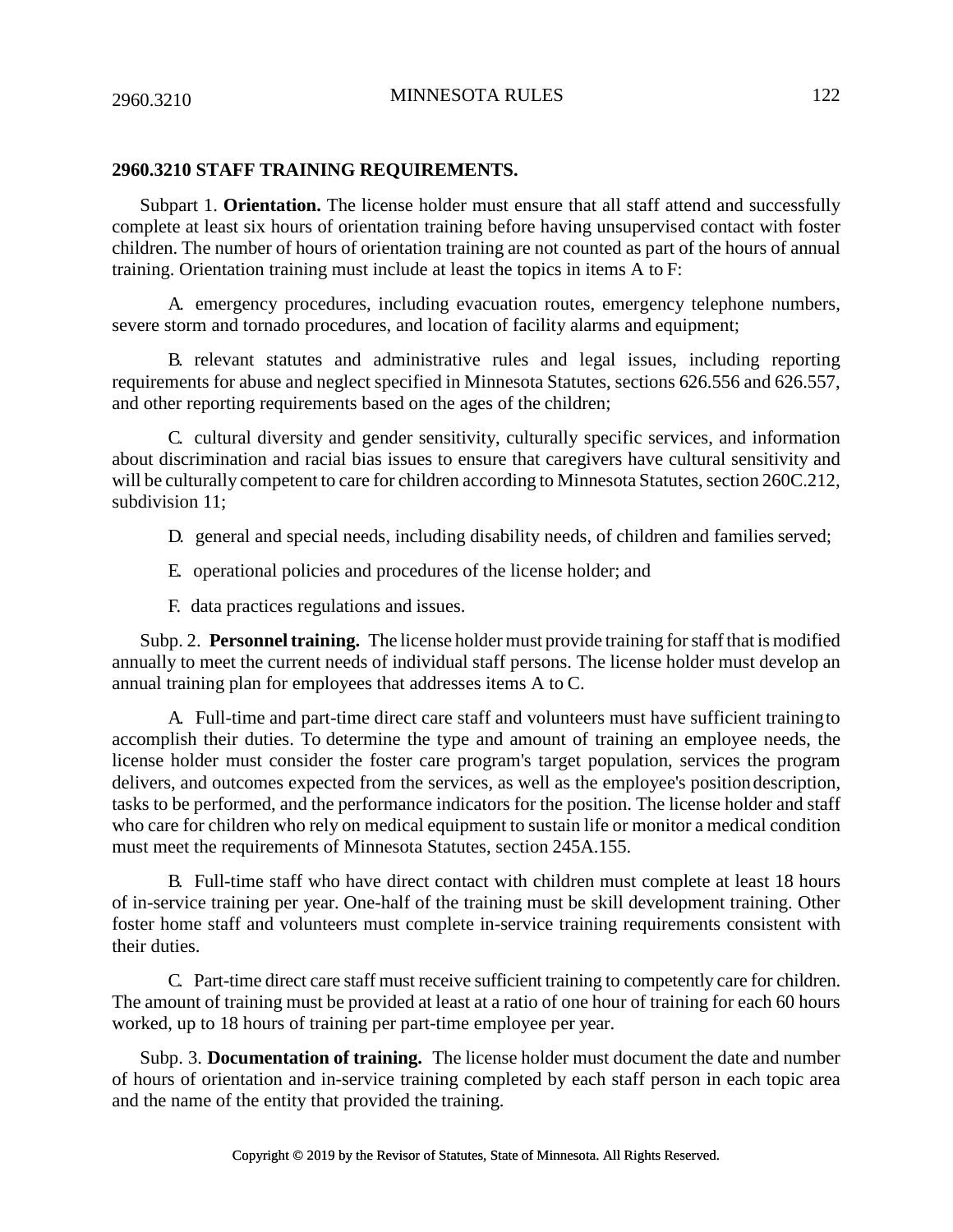**Statutory Authority:** *L 1995 c 226 art 3 s 60; MS s 241.021; 245A.03; 245A.09* **History:** *28 SR 211* **Published Electronically:** *August 5, 2008*

#### **2960.3220 STAFFING PATTERNS AND PERSONNEL POLICIES.**

Subpart 1. **Job descriptions.** The license holder must have written job descriptions for all position classifications and post assignments that define the responsibilities, duties, and qualifications staff need to perform those duties. The job descriptions must be readily available to allstaff.

Subp. 2. **Recruitment of culturally balanced staff.** To the extent permitted by law, it is the license holder's responsibility to actively recruit, hire, and retain staff who are responsive to the diversity of the population served. If the license holder's staffing plan does not meet the cultural and racial needs of the child, the license holder must document the reasons why and work with cultural or racial communities to meet the needs of the child. In addition, the license holder must contact a cultural or racial community group related to the child's racial or cultural minority background and seek information about how to provide opportunities for the child to associate with adult and peer role models with similar cultural and racial backgrounds on a regular basis.

Subp. 3. **Professional licensure.** The license holder must keep records showing that staff's professional licensure which is related to staff's foster care duties is current.

Subp. 4. **Staffing plan.** The license holder must prepare and obtain approvalfrom the licensing agency of a written staffing plan that shows staff assignments and meets the needs of the children in care. The license holder must use the criteria in items A to D to develop the foster home's staffing plan.

A. The license holder must designate a person in charge at each facility.

B. In the temporary absence of the person designated as the person in charge at the facility, a different staff person must be designated as the person in charge of the facility.

C. The license holder must designate a person to coordinate volunteer services, if volunteers are used by the facility. The license holder must have a system for registration and identification of volunteers. Volunteers who have unsupervised contact with children must have a background check. The license holder must require volunteers to agree in writing to abide by facility policies. Volunteers must be trained and qualified to perform the duties assigned to them.

D. The staffing plan must be appropriate for the program services offered to the children, the physical plant features and characteristics of the facility, and the condition of the children in care. The license holder must consider the factors in subitems  $(1)$  to  $(8)$  when developing the staffing plan:

- (1) the age of the children served;
- (2) the children's physical and mental health;
- (3) the vulnerability of the children;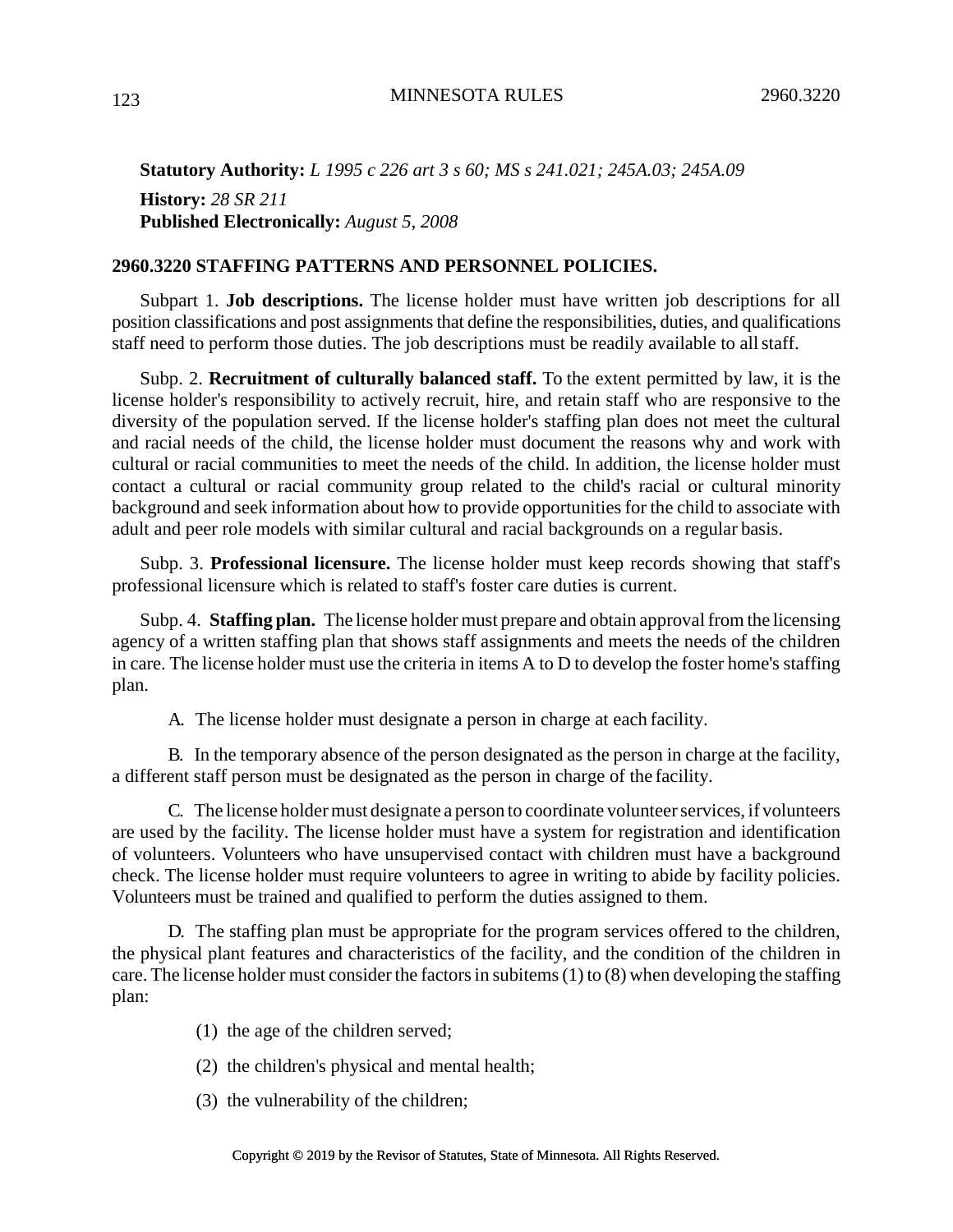- (4) the children's capacity for self-preservation in the event of an emergency;
- (5) the degree to which the children may be a threat to self or others;
- (6) the gender of the children;
- (7) disabilities of the children; and
- (8) the number and types of service programs offered or coordinated for the children.

Subp. 5. **License holder and staff qualifications.** The license holder and staff must have the education and experience required to meet the functions and program activities that the license holder declared in the foster home's statement of intended use according to part 2960.3000, subpart 4. The license holder must be a responsible, mature, healthy adult who is able to carry out the license holder's duties. The license holder must be able to accomplish the license holder's duties and meet the child's needs as stated in the child's case plan. Staff must be at least 21 years of age.

Subp. 6. **Drug and alcohol use prohibited.** The license holder must have a policy regarding use of illegal drugs or alcohol by staff, volunteers, and contract employees while staff, volunteers, and contract employees care for or have contact with foster children. The license holder's policy must prohibit the use of illegal drugs and use of alcohol by staff and others while caring forfoster children, and require that staff and others who use illegal drugs or use alcohol while caring for foster children are subject to dismissal.

Subp. 7. **Medication administration.** The license holder must have a policy on medication administration by staff. The license holder's medication administration policy must, at a minimum, require that staff document medication administration errors.

**Statutory Authority:** *L 1995 c 226 art 3 s 60; MS s 241.021; 245A.03; 245A.09*

**History:** *28 SR 211* **Published Electronically:** *August 5, 2008*

#### **2960.3230 COMMUNICATIONS AND DOCUMENTATION.**

Subpart 1. **Communication plan.** The license holder must have a communication plan that ensures that all important information about a child is communicated to the license holder and staff. At a minimum, the communication plan must ensure that:

A. updated information about the child's needs, condition, care plan changes, medications, incidents, and other information which affects the health and safety of the child is documented and made available to staff and other persons who care for the child; and

B. staff who help the child meet care plan and treatment plan goals are given the information needed to carry out the staff's duties to help the child attain care plan and treatment plan goals.

Subp. 2. **Documentation.** A license holder must: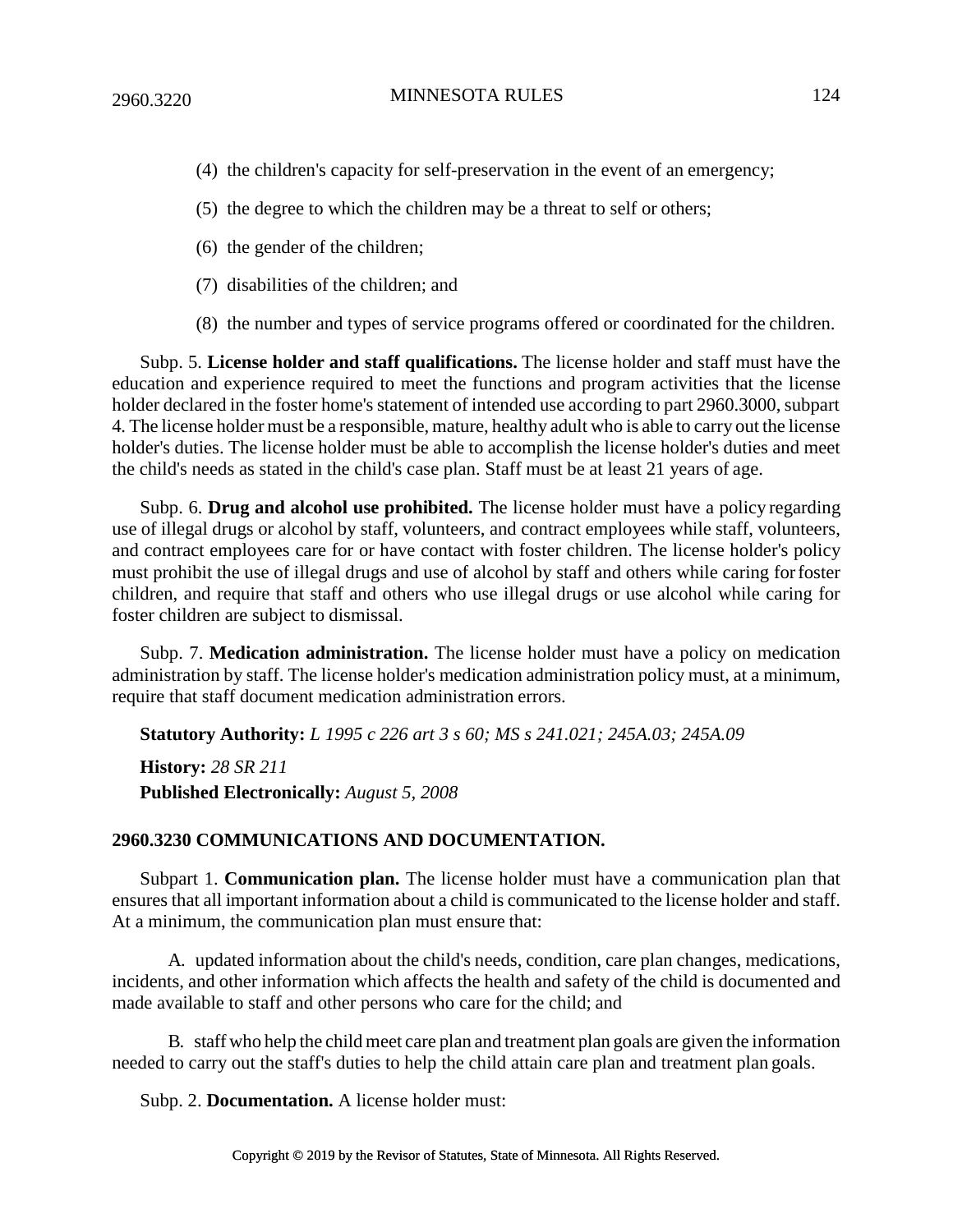A. maintain and make available to the commissioner of human services or corrections sufficient documentation to verify that all requirements of the rules governing the care of the child have been met;

B. keep and share the child's records according to the requirements of statute; and

C. collect demographic information about children and their families and outcome measures about the success of services that meet the requirements of Laws 1995, chapter 226, article 3, section 60, subdivision 2, clause (1)(iii).

**Statutory Authority:** *L 1995 c 226 art 3 s 60; MS s 241.021; 245A.03; 245A.09* **History:** *28 SR 211* **Published Electronically:** *August 5, 2008*

## **REQUIREMENTS; TREATMENT FOSTER CARE SERVICES**

## **2960.3300 ADDITIONAL REQUIREMENTS.**

A foster family setting license holder, who offers treatment foster care services, must meet the requirements of parts 2960.3300 to 2960.3340 in addition to the requirements of parts 2960.3000 to 2960.3100.

**Statutory Authority:** *L 1995 c 226 art 3 s 60; MS s 241.021; 245A.03; 245A.09* **History:** *28 SR 211* **Published Electronically:** *August 5, 2008*

## **2960.3310 ADMISSION, TREATMENT, AND DISCHARGE.**

Subpart 1. **Generally.** Treatment foster care serves children and youth whose special needs would place them at risk of placement in more restrictive residential settings such as hospitals, psychiatric centers, correctional facilities, or residential treatment programs.

Subp. 2. **Admission.** Admission to a treatment foster care home must meet the requirements of items A and B.

A. Admission to a treatment foster care program is based on the recommendation of a licensed professional who is qualified to direct treatment and is familiar with the child's individual needs. The recommendation must be based on a diagnostic evaluation and recognize the reasons the child is at risk for placement in more restrictive residential settings. The recommendation must identify behavioral concerns to be addressed in a treatment plan.

B. Upon admission to a treatment foster care placement, a treatment team must be established for the child. Members of the treatment team are parents, treatment foster parents, county case manager, licensed professional directing treatment, treatment foster care social worker, and other persons identified by the team who are needed to develop and execute a comprehensive treatment plan.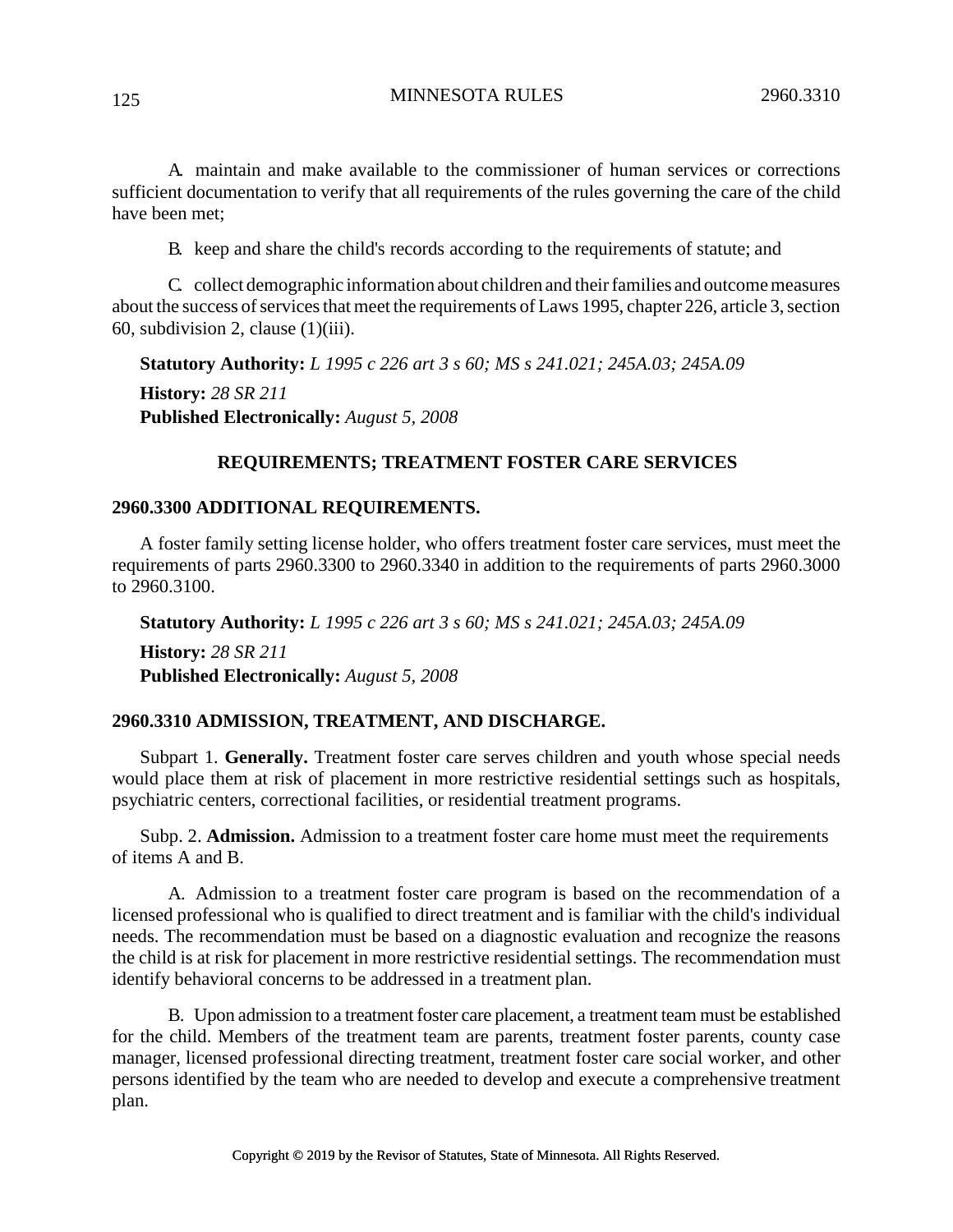Subp. 3. **Treatment.** The child's treatment plan must be developed within ten days of admission and meet the requirements in items A to D.

A. The treatment goals in the treatment plan must address the child's needs as determined by a licensed professional directing treatment. The treatment plan must be consistent with the placement plans in Minnesota Statutes, section 260C.212, subdivisions 1 and 2, the case plan in Minnesota Statutes, section 260B.198, subdivision 5, or service plan in Minnesota Statutes, section 256B.092. The child's treatment goals must be measurable and identify desired treatment outcomes. Treatment foster parents shall document daily observations of the desired treatment outcomes.

B. The treatment plan must identify treatment strategies to be used with the child by the treatment foster parents.

C. The plan must identify specific supports and services the treatment foster parents will use with the child. Substitute and respite care services must be addressed in the plan.

D. The treatment team must develop the treatment plan and meet the requirements in subitems  $(1)$  to  $(3)$ .

(1) The treatment foster care social workershall lead the development and documentation of the treatment plan.

(2) The treatment plan must be reviewed and evaluated every 30 days by the treatment foster parent and the treatment foster care social worker.

(3) The treatment team must reassess the treatment plan every 90 days. The treatment team must report the child's progress in attaining treatment goals and update the treatment goals as appropriate. A licensed professional directing the treatment, who must be familiar with the child's individual needs, must review the child's treatment plan and consider the child's progress toward meeting treatment goals, and provide recommendations about the treatment plan to the treatment team.

Subp. 4. **Discharge.** The treatment plan must define outcomes and goals that the child needs to meet for discharge from treatment foster care. The unplanned discharge of a child must follow part 2960.3080, subpart 11. If an unplanned discharge is by the request of the treatment foster parents, the treatment foster care licensing agency shall document the review and evaluation of the treatment foster parent's skills to determine if the treatment foster parents had the appropriate skills to care for the discharged child.

**Statutory Authority:** *L 1995 c 226 art 3 s 60; MS s 241.021; 245A.03; 245A.09* **History:** *28 SR 211; L 2012 c 216 art 6 s 13* **Published Electronically:** *September 27, 2012*

#### **2960.3320 TREATMENT FOSTER CARE REQUIREMENTS.**

Subpart 1. **Treatment foster care provider qualifications.** In addition to the qualifications in parts 2960.3000 to 2960.3100, treatment foster parents must: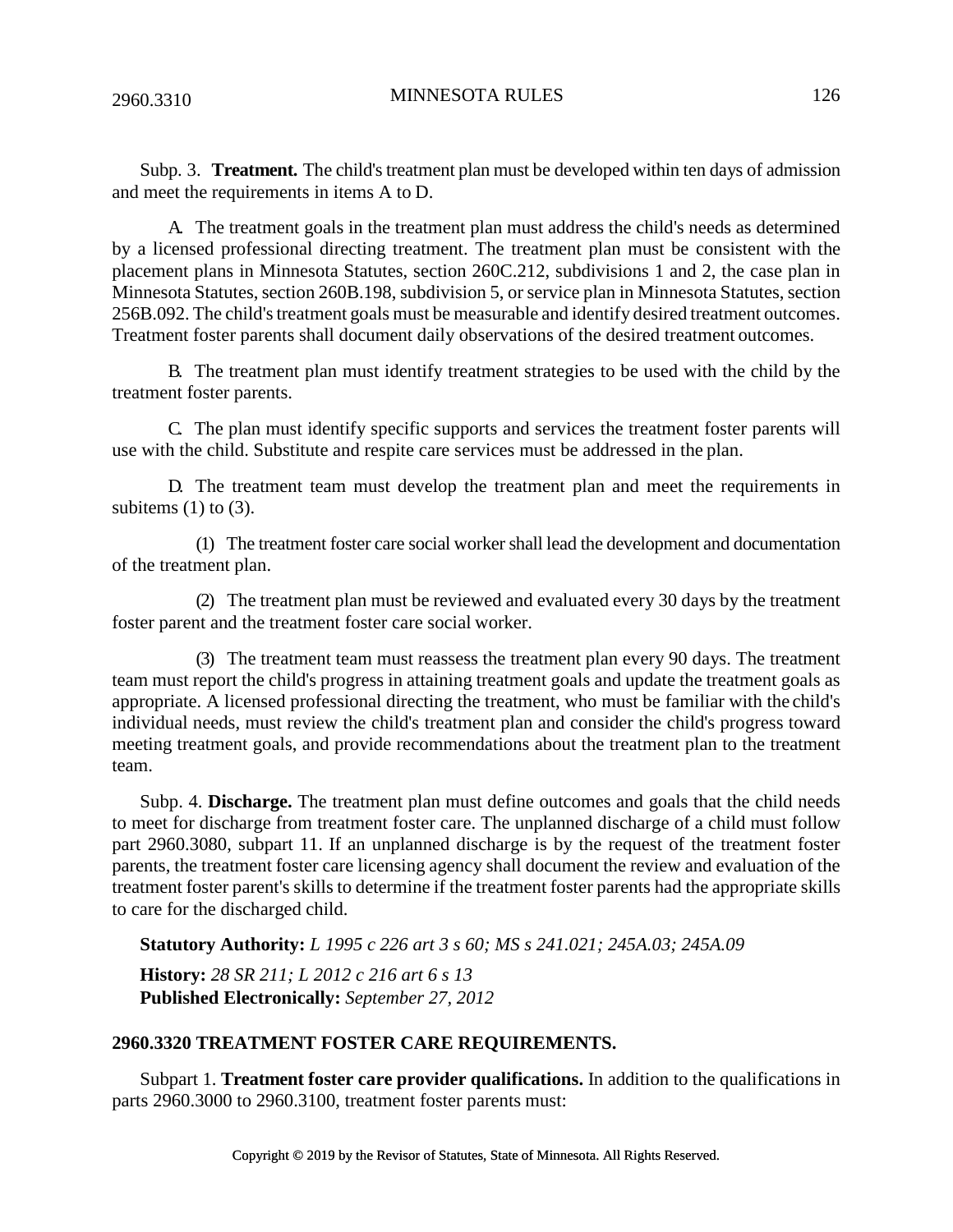A. have previously been licensed as a foster parent for at least two years or have equivalent experience;

B. be able to carry out the treatment plan in the foster home;

C. ensure that the foster family is willing to accept children who need this levelof service and are able to accept the increased involvement and supervision of treatment foster care;

D. ensure that the foster family is able to work as part of a treatment team to implement in-home treatment strategies and document the child's progress, as defined by the treatment plan and treatment team; and

E. have the commitment to work with the child, parents, and treatment team to set and implement strategies, which define outcomes that enable the child to live in the treatment foster home.

Subp. 2. **Intended use.** The statement of intended use required by part 2960.3000, subpart 4, must indicate that the foster home will be used as a treatment foster care home. The licensing agency must deem the foster home to be a treatment foster care home and consider information from the license holder's statement of intended use in the home study.

**Statutory Authority:** *L 1995 c 226 art 3 s 60; MS s 241.021; 245A.03; 245A.09*

**History:** *28 SR 211* **Published Electronically:** *August 5, 2008*

### **2960.3330 TREATMENT FOSTER CARE TRAINING.**

Subpart 1. **Initial training required.** Each treatment foster parent must complete the training requirements in items A and B.

A. The treatment foster care social worker, in partnership with the treatment foster parents, shall write a professional development plan for the treatment foster parent which is based on the training needs of the treatment parents and the child's individual treatment plan requirements.

B. Each treatment foster care parent must complete 30 hours of primary skill development training prior to accepting a treatment foster care placement. The content of this training must be about at least the following topics: grief and loss, attachment, behavioral intervention, child development, discipline, dynamics of child abuse, children's mental health, substance abuse, cultural competency, treatment plan development and documentation, relationship building with primary families, and the role of medication in treatment.

Subp. 2. **Annual training required.** Each treatment foster parent must complete 18 hours of annual training.

A. Annual training must be competency-based and emphasize skill development needed by the foster parent to care for the individual child placed in the home.